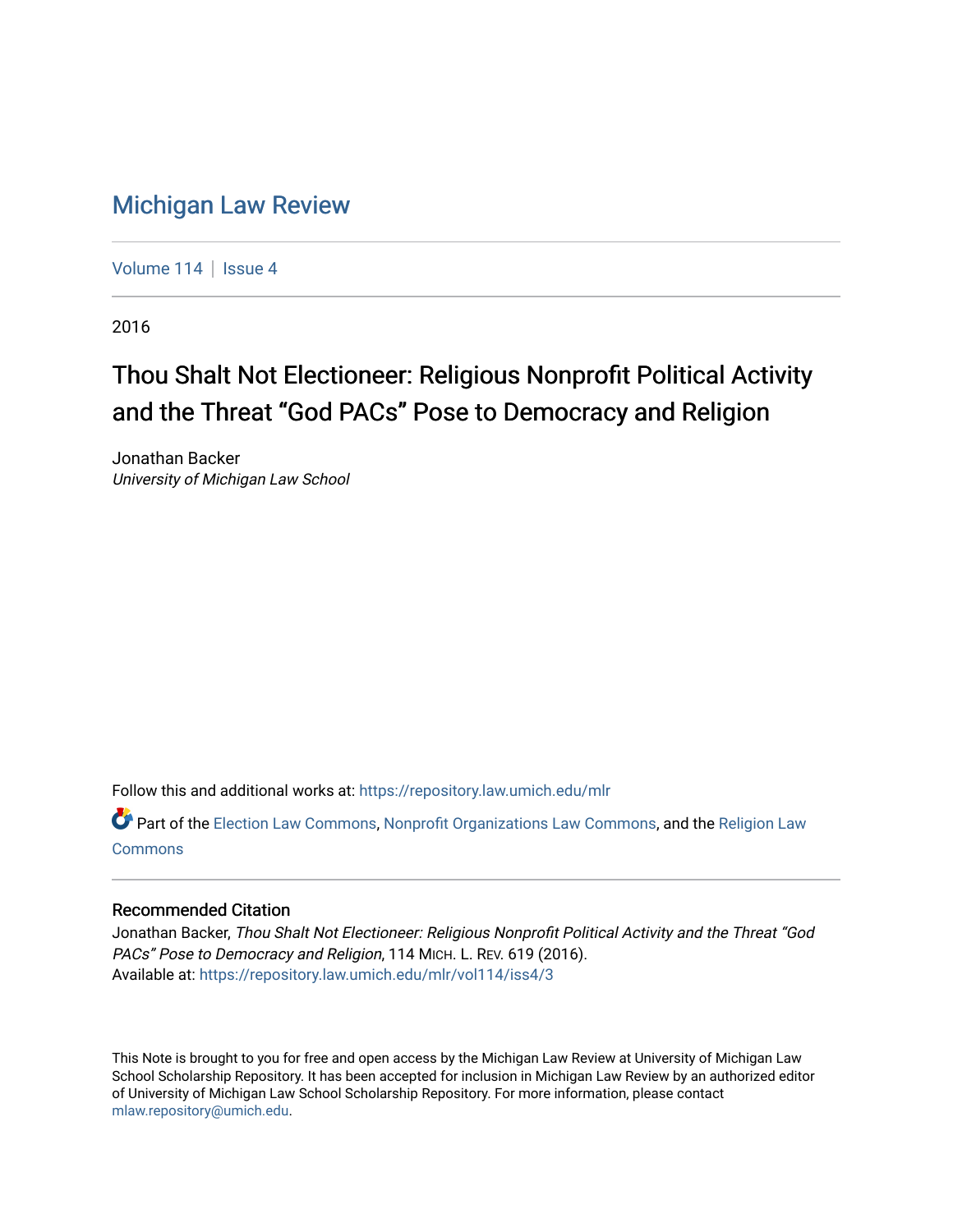## **NOTE**

## **Thou Shalt Not Electioneer: Religious Nonprofit Political Activity and the Threat "God PACs" Pose to Democracy and Religion**

## *Jonathan Backer\**

*The Supreme Court's 2010 decision in* Citizens United v. FEC *invalidated a longstanding restriction on corporate and union campaign spending in federal elections, freeing entities with diverse political goals to spend unlimited amounts supporting candidates for federal office. Houses of worship and other religious nonprofits, however, remain strictly prohibited from engaging in partisan political activity as a condition of tax-exempt status under Internal Revenue Code § 501(c)(3). Absent this "electioneering prohibition," religious nonprofits would be very attractive vehicles for political activity. These 501(c)(3) organizations can attract donors with the incentive of tax deductions for contributions. Moreover, houses of worship need not file with a government agency to begin operating and deriving tax benefits, and the IRS has shown reluctance to aggressively audit their activities. Two circuits have previously upheld the electioneering prohibition against legal challenges, but recent jurisprudential shifts expose the tax code provision to challenge under the Religious Freedom Restoration Act (RFRA), which directs courts to apply strict scrutiny to facially neutral laws that substantially burden the free exercise of religion. First*, Burwell v. Hobby Lobby Stores, Inc. *greatly reduced the barriers to successful RFRA claims. Second, by lifting restrictions on political speech for many other types of organizations,* Citizens United *magnified the burden the electioneering prohibition imposes on religious organizations. The decision also rejected compelling state interests that might have previously shielded the law from invalidation. This Note is the first analysis of the electioneering prohibition's vulnerability in this new legal climate. Despite these significant developments, this Note ultimately concludes that the electioneering prohibition can survive RFRA challenges because the prospect for widespread use of religious organizations as conduits for political activity undermines the values reflected in Establishment Clause jurisprudence.*

### TABLE OF CONTENTS

|  | I. THE ELECTIONEERING PROHIBITION IN CONTEXT  624 |                                                              |  |
|--|---------------------------------------------------|--------------------------------------------------------------|--|
|  |                                                   | A. Historical Origins of the Electioneering Prohibition  624 |  |
|  |                                                   |                                                              |  |

<sup>\*</sup> J.D., December 2015, University of Michigan Law School. I would like to thank Professor Ellen Katz for her guidance and encouragement; Rabbi David Saperstein, Adam Skaggs, Seth Marnin, and Professor Shigeo Hirano for their mentorship; and my friends and family for their unwavering support.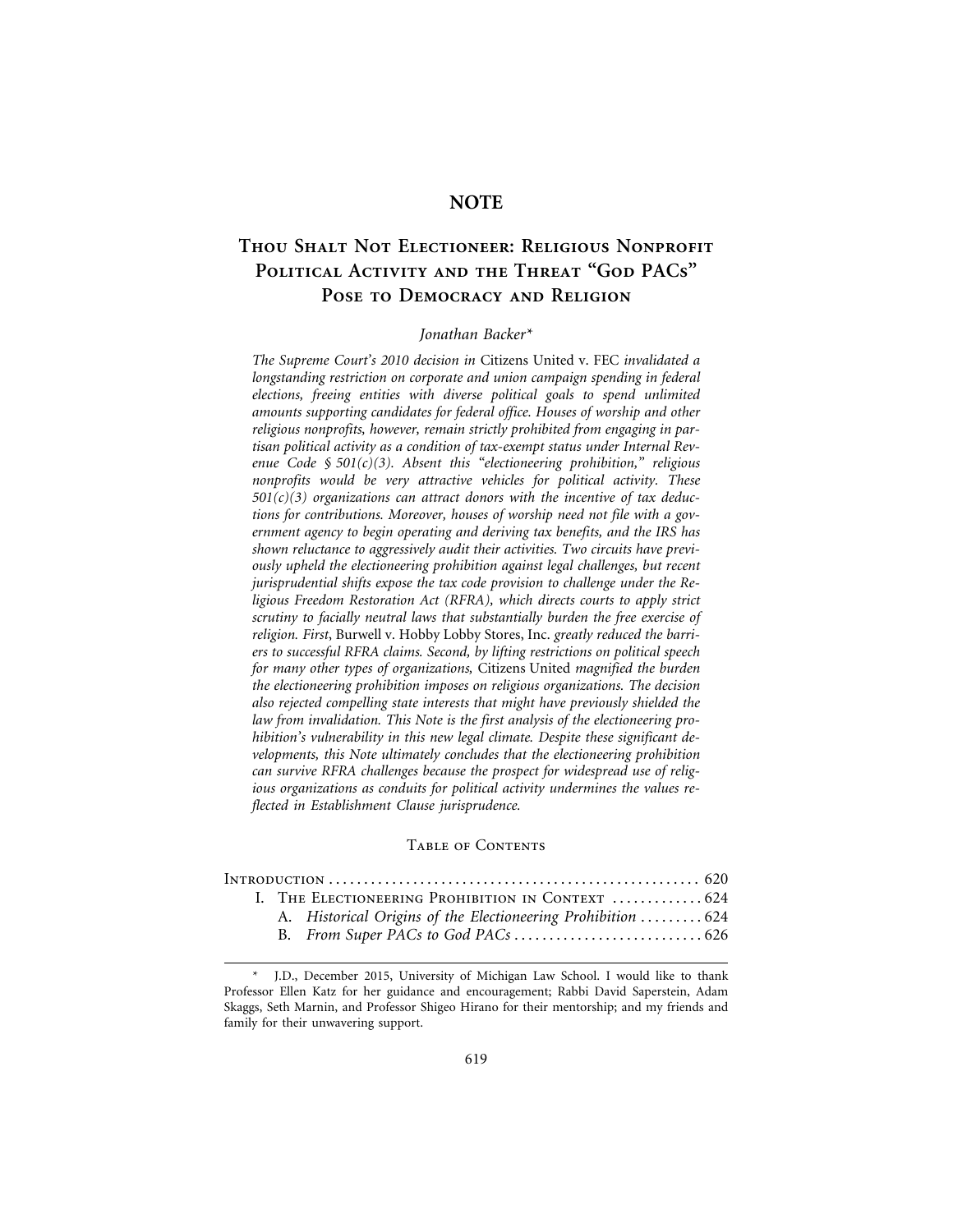## 620 *Michigan Law Review* [Vol. 114:619

|   | C. The Continued Importance of the Electioneering                 |
|---|-------------------------------------------------------------------|
|   |                                                                   |
|   | II. THE ELECTIONEERING PROHIBITION SUBSTANTIALLY BURDENS          |
|   |                                                                   |
|   | A. Past Application of RFRA to the Electioneering Prohibition 629 |
|   |                                                                   |
|   | C. Alternative Outlets for Political Speech Do Not Lessen the     |
|   |                                                                   |
| Ш | THE ELECTIONEERING PROHIBITION ENSURES SEPARATION                 |
|   |                                                                   |
|   |                                                                   |
|   |                                                                   |
|   | Government Subsidization of Partisan Political<br>$2^{1}$         |
|   |                                                                   |
|   | B. Maintaining the Wall Between Church and State 641              |
|   |                                                                   |

#### **INTRODUCTION**

One month before the 2014 midterm elections, Dr. Jim Garlow, the pastor of Skyline Church in La Mesa, California, broke the law. At his Sunday church service, Garlow endorsed Democratic U.S. Congressman Scott Peters in California's Fifty-Second Congressional District over his openly gay Republican opponent Carl DeMaio.<sup>1</sup> "[Y]ou cannot have the advancing of the radical homosexual agenda and religious liberty at the same time, in the same nation," Garlow explained to his congregation.2 While DeMaio shared many of the pastor's ideological positions, Garlow instructed his congregants to either support the Democratic incumbent or abstain from the election, warning that a DeMaio victory would mark the vanguard of a socially liberal Republican Party and the absence of a political home for Evangelical Christians.3

As a condition of tax-exempt status under Internal Revenue Code  $\S$  501(c)(3), houses of worship—like all charitable organizations—may not "participate in, or intervene in . . . any political campaign."4 A spiritual leader's endorsement of a congressional candidate from the pulpit is a textbook violation of this tax code provision,<sup>5</sup> known as the "electioneering prohibition." As part of an initiative called Pulpit Freedom Sunday, Garlow delivered his sermon in an act of civil disobedience, joining with other faith leaders in a coordinated effort to publicly flaunt the law and protest what

<sup>1.</sup> Tamara Audi, *Preaching Politics, Pastors Defy Ban*, WALL St. J., Oct. 6, 2014, at A6. 2. SkylineChurch, *Skyline Church: October 5, 2014* at 47:43, Vimeo (Oct. 6, 2014, 9:31

PM), http://vimeo.com/108190109 [http://perma.cc/4X5V-WGFB].

<sup>3.</sup> *Id.*

<sup>4.</sup> I.R.C. § 501(c)(3) (2012).

<sup>5.</sup> *See* I.R.S. News Release FS-2006-17 (Feb. 2006), http://www.irs.gov/uac/Election-Year-Activities-and-the-Prohibition-on-Political-Campaign-Intervention-for-Section-501%28c %29%283%29-Organizations [http://perma.cc/8BUL-DXHQ].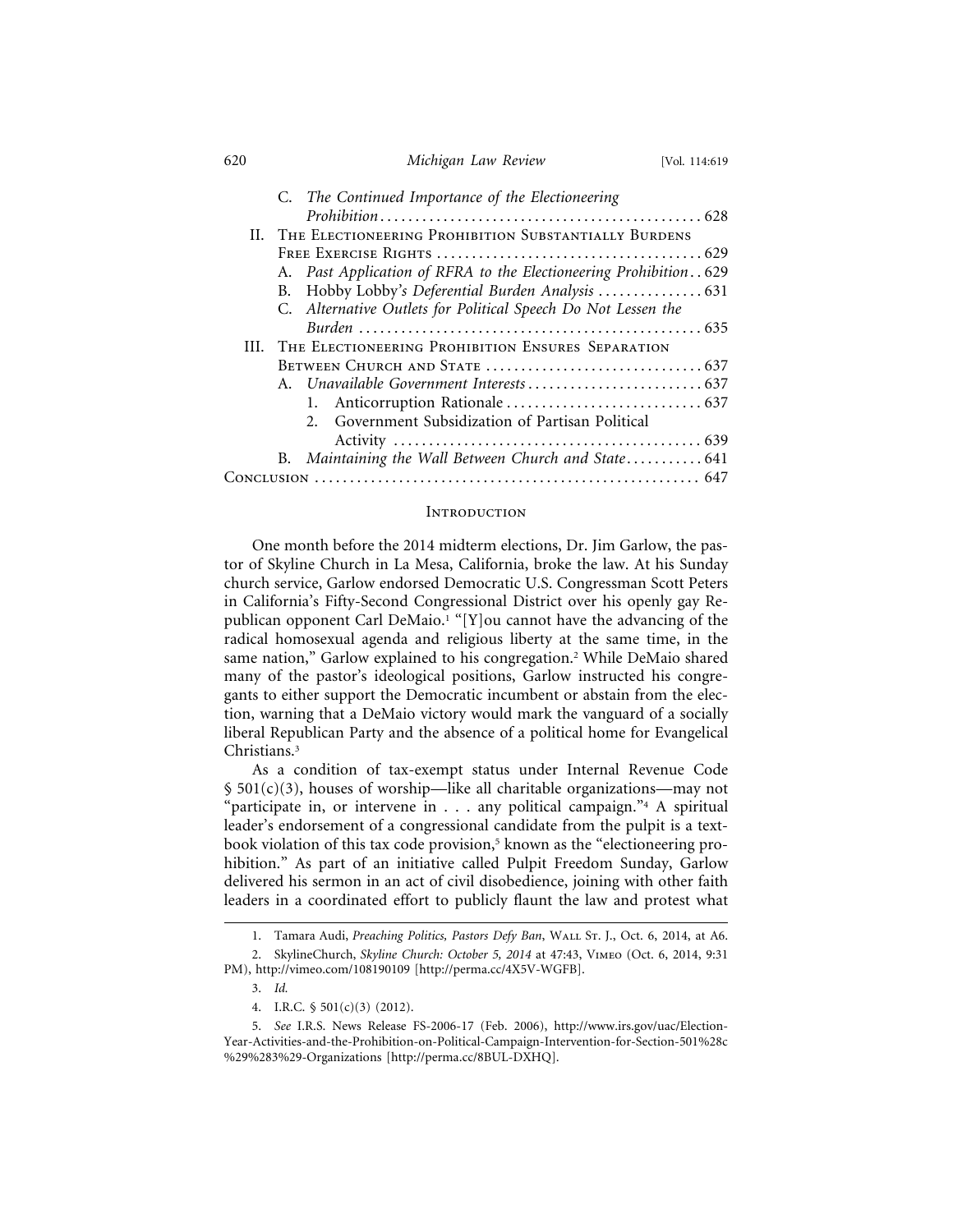they view as unconstitutional infringement on religious liberty and freedom of expression. Since 2008, over 3,800 pastors have participated in Pulpit Freedom Sunday.6 Participating pastors send copies of their sermons to the IRS, hoping to challenge the law's validity in court.7 Pulpit Freedom Sunday participants do not disguise their intentions. Garlow, for example, concluded his 2014 Pulpit Freedom Sunday sermon by saying, "[I]f, by chance, a member of the IRS gets this sermon and is listening, sue me."8 More than ever before, Garlow and other opponents of the electioneering prohibition may stand poised to realize their goals. Recent Supreme Court decisions lifting restrictions on political speech<sup>9</sup> and granting religious exemptions to facially neutral laws <sup>10</sup> situate the electioneering prohibition at the epicenter of tectonic jurisprudential shifts.

Left-leaning religious entities also chafe under the restrictions imposed by the electioneering prohibition. In the aftermath of the 2004 presidential election, for example, the IRS launched an investigation against All Saints Episcopal Church in Pasadena, California after its rector, Reverend Ed Bacon, delivered an antiwar sermon two days before the election.<sup>11</sup> Bacon did not explicitly endorse a candidate, but depicted Jesus moderating a presidential debate and reprimanding President George W. Bush by saying, "Mr. President, your doctrine of preemptive war is a failed doctrine. Forcibly changing the regime of an enemy that posed no imminent threat has led to disaster."<sup>12</sup> Ultimately, the IRS concluded its investigation without penalizing the church but reiterated its position that the church had violated the law.13 In opposing the investigation, Bacon warned, "If the IRS prevails, it will have a chilling effect on the practice of religion in America."<sup>14</sup>

7. Alliance Defending Freedom, Pulpit Freedom Sunday: Frequently Asked Questions and Common Objections 4 (Aug. 15, 2014), http://alliancedefendingfreedom .org/content/campaign/2014/Pulpit-Freedom-Sunday/Resources/PFS-Recruiting-Packet.pdf [http://perma.cc/3534-LPCX] ("[I]f a pastor is punished for something he says during a sermon, Alliance Defending Freedom will bring a lawsuit to protect the constitutional rights of the pastor and the church with the hope of having the Johnson Amendment declared unconstitutional.").

8. SkylineChurch, *supra* note 2 (quotation at 54:30).

9. McCutcheon v. FEC, 134 S. Ct. 1434 (2014); Am. Tradition P'ship, Inc. v. Bullock, 132 S. Ct. 2490 (2012) (per curiam); Ariz. Free Enter. Club's Freedom Club PAC v. Bennett, 131 S. Ct. 2806 (2011); Citizens United v. FEC, 558 U.S. 310 (2010).

11. Louis Sahagun, *Sermon Moves IRS to Act*, L.A. Times, Sept. 16, 2006, at A1.

12. Patricia Ward Biederman & Jason Felch, *Antiwar Sermon Brings IRS Warning*, L.A. Times, Nov. 7, 2005, at A1.

13. Sam Kim, *IRS Ends Two-Year Probe of California Church's Anti-War Sermon*, Ctr. for Effective Gov't (Sept. 25, 2007), http://www.foreffectivegov.org/node/3451 [http://per ma.cc/6FRU-95RF].

14. Sahagun, *supra* note 11.

<sup>6.</sup> Press Release, Alliance Defending Freedom, Pulpit Freedom Participation Exceeds 1,800 Pastors, Continues Through Election Day (Oct. 10, 2014), http://www.adfmedia.org/ News/PRDetail/?CID=81033 [http://perma.cc/JFH8-9YEZ].

<sup>10.</sup> Burwell v. Hobby Lobby Stores, Inc., 134 S. Ct. 2751 (2014).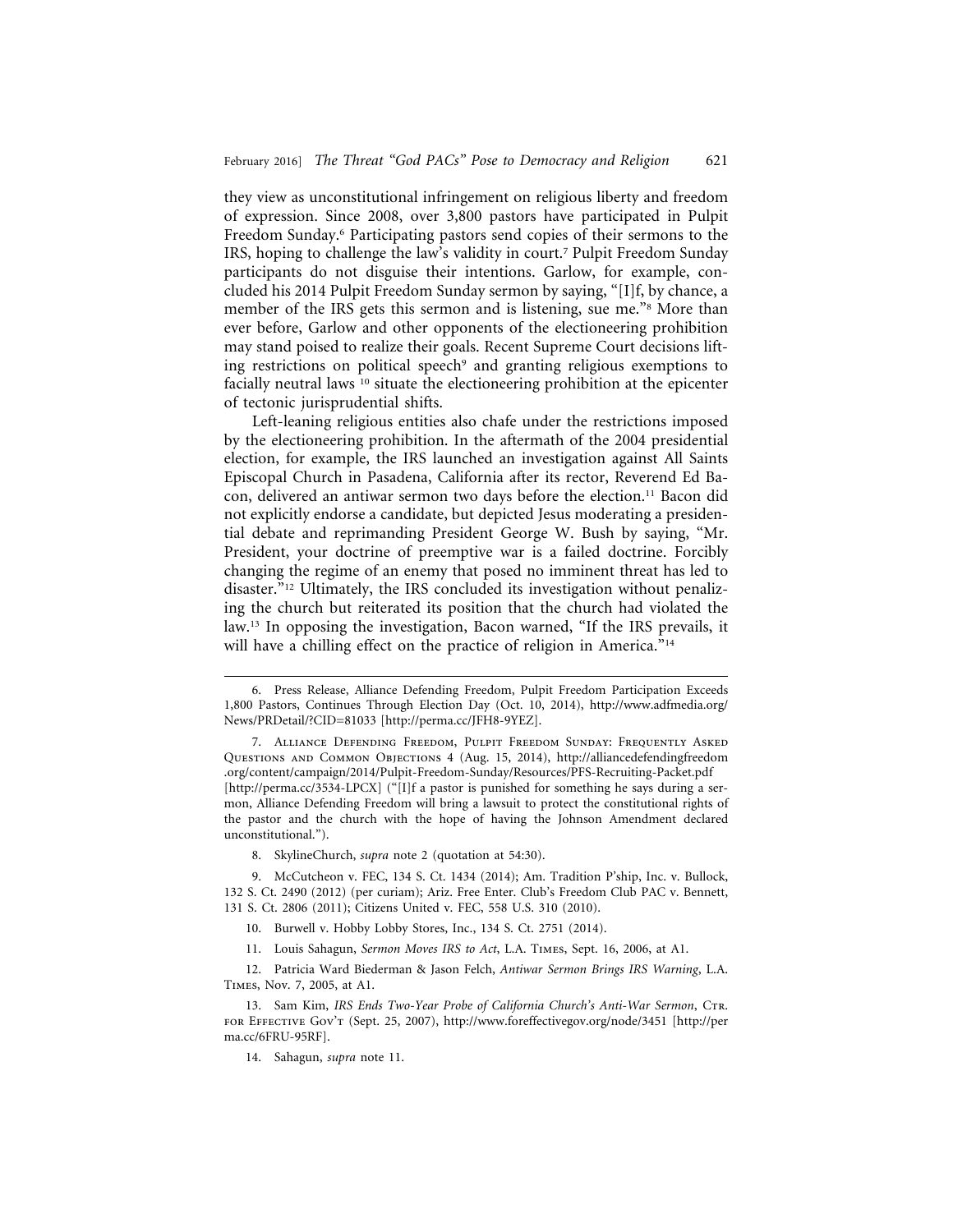### 622 *Michigan Law Review* [Vol. 114:619

Despite conflict between the government and both progressive and conservative religious entities over the electioneering prohibition, the Supreme Court has never examined its legality. The Tenth Circuit upheld the provision under the Free Exercise Clause, holding that the "overwhelming and compelling Governmental interest . . . [in] guarantying that the wall separating church and state remain[s] high and firm" justifies any burden imposed by conditioning tax-exempt status on nonintervention in political campaigns.15 More recently, the D.C. Circuit upheld the provision under the Religious Freedom Restoration Act (RFRA), a statute that requires courts to apply strict scrutiny to facially neutral federal laws that substantially burden the free exercise of religion.<sup>16</sup> The court held that the electioneering prohibition does not trigger RFRA scrutiny because it does not substantially burden the free exercise of religion.17

But since courts last examined the tax code provision, the Supreme Court has invalidated both state<sup>18</sup> and federal<sup>19</sup> laws barring corporations from intervening in electoral politics. These laws resemble the electioneering prohibition in substance, if not underlying rationale. 20 Additionally, the Supreme Court granted closely held corporations RFRA exemptions from the Patient Protection and Affordable Care Act (ACA)'s contraceptive mandate in *Burwell v. Hobby Lobby Stores, Inc.*, according substantial deference to the companies' characterization of the burden the law imposed on religious practice21 and undercutting the reasoning used most recently to uphold the electioneering prohibition. 22

Neither the Tenth Circuit nor the D.C. Circuit closely examined the purpose of the electioneering ban or weighed the importance of its goals against free exercise values. A more pointed exploration of the issue offers an interesting example of the delicate legal balance required when governmental interests and religious practice intersect. From the earliest days of the republic, religion has played a crucial role in American civic life. Alexis de Tocqueville

- 17. Branch Ministries v. Rossotti, 211 F.3d 137, 142 (D.C. Cir. 2000).
- 18. Am. Tradition P'ship, Inc. v. Bullock, 132 S. Ct. 2490 (2012) (per curiam).
- 19. Citizens United v. FEC, 558 U.S. 310, 365 (2010).

20. *Compare* 2 U.S.C. § 441b (2012) (recodified at 52 U.S.C. § 30118), *invalidated by Citizens United*, 558 U.S. at 310, *and* Mont. Code Ann. § 13-35-227 (2010), *invalidated by* Am. Tradition P'ship, 132 S. Ct. at 2490, *with* I.R.C. § 501(c)(3) (2012).

21. *See* 134 S. Ct. 2751, 2775–79 (2014).

22. Other legal issues raised by the electioneering prohibition not addressed in this Note include potential free speech challenges to the provision. *E.g.*, Steffen N. Johnson, *Of Politics and Pulpits: A First Amendment Analysis of IRS Restrictions on the Political Activities of Religious Organizations*, 42 B.C. L. Rev. 875, 887–90 (2001); Erik W. Stanley, *LBJ, the IRS, and Churches: The Unconstitutionality of the Johnson Amendment in Light of Recent Supreme Court Precedent*, 24 Regent U. L. Rev. 237, 266–67 (2012). This Note also does not examine the tax code provision's effect on secular charities.

<sup>15.</sup> Christian Echoes Nat'l Ministry, Inc. v. United States, 470 F.2d 849, 857 (10th Cir. 1972).

<sup>16.</sup> Religious Freedom Restoration Act (RFRA) of 1993, 42 U.S.C. § 2000bb-1 (2012). For an explanation of the legal standard imposed by RFRA, see *infra* note 58 and accompanying text.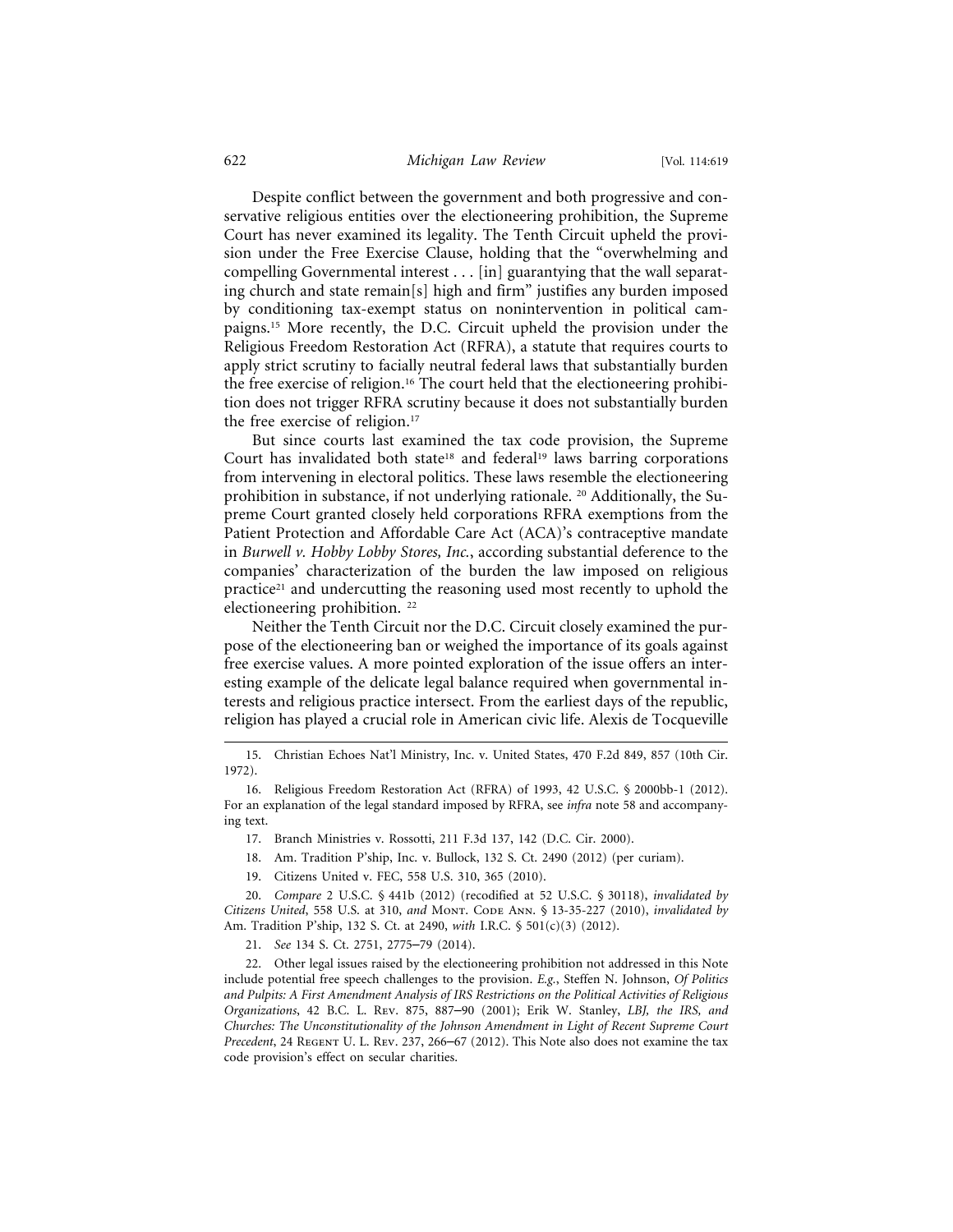described religion as a salve to the isolation and uncertainty inherent in individual liberty<sup>23</sup> and as a force capable of encouraging free people to forgo self-interest in favor of the collective good.<sup>24</sup> On the other hand, Thomas Jefferson and James Madison recognized the capacity of religion, especially when supported by the machinery of the state, to be a destructive source of division antithetical to democratic principles.<sup>25</sup>

Today, public opinion exhibits the same ambivalence. Religion plays an undeniable and important role in spurring many citizens to social consciousness and action. About two-thirds of Americans believe houses of worship contribute to solving important social problems, and more than three-quarters believe that such institutions strengthen morality in society.26 Faith leaders have played central roles in the social movements that have reshaped American history and sociopolitical reality. But Americans also believe religion should play a limited role in political discourse, with nearly two-thirds opposing houses of worship endorsing political candidates and more than half opposing religious leaders' involvement in politics entirely.<sup>27</sup>

Accordingly, public law reifies the tension evident at the republic's founding and persisting in the polity today. At the constitutional level, the Free Exercise Clause<sup>28</sup> allows for the flourishing of religious life that Tocqueville valued, while the Establishment Clause<sup>29</sup> prohibits the entanglement between government and religion that Jefferson and Madison feared.<sup>30</sup> At

25. *See* Thomas Jefferson, Notes on the State of Virginia 172 (Richmond, J.W. Randolph 1853) ("Our sister States of Pennsylvania and New York, however, have long subsisted without any establishment [of religion] at all. . . . They have made the happy discovery, that the way to silence religious disputes is to take no notice of them."); THE FEDERALIST No. 10, at 46 (James Madison) ("Religion [has] divided mankind into parties, inflamed them with mutual animosity, and rendered them much more disposed to vex and oppress each other than to co-operate for their common good.").

26. Pew Forum on Religion and Pub. Life, "Nones" on the Rise: One-in-Five Adults Have No Religious Affiliation 60–61 (2012), http://www.pewforum.org/files/ 2012/10/NonesOnTheRise-full.pdf [http://perma.cc/UA3H-7DAU].

27. *Id.* at 73.

28. U.S. Const. amend. I, cl. 2 ("Congress shall make no law . . . prohibiting the free exercise [of religion] . . . .").

29. *Id.* cl. 1 ("Congress shall make no law respecting an establishment of religion . . . .").

30. Some scholars and jurists take the position that the Establishment Clause, as originally conceived, bars only the adoption of a national religion and interference with state establishments of religion. *E.g.*, Town of Greece v. Galloway, 134 S. Ct. 1811, 1835–36 (2014) (Thomas, J., concurring); Donald L. Drakeman, Church, State, and Original Intent 260–62 (2010); Michael A. Paulsen, *Religion, Equality, and the Constitution: An Equal Protec*tion Approach to Establishment Clause Adjudication, 61 NOTRE DAME L. REV. 311, 317 (1986). This originalist interpretation of the Constitution finds historical support in many practices

<sup>23. 2</sup> Alexis de Tocqueville, Democracy in America 744–45 (Eduardo Nolla ed., James T. Schleifer trans., Liberty Fund 2012) (1835) ("When authority no longer exists in religious matters, any more than in political matters, men are soon frightened by the sight of this limitless independence.").

<sup>24.</sup> *Id.* at 745–46 ("[There exists no] religion that does not impose on each man some duties toward the human species or in common with it, and that does not in this way drag him, from time to time, out of contemplation of himself.").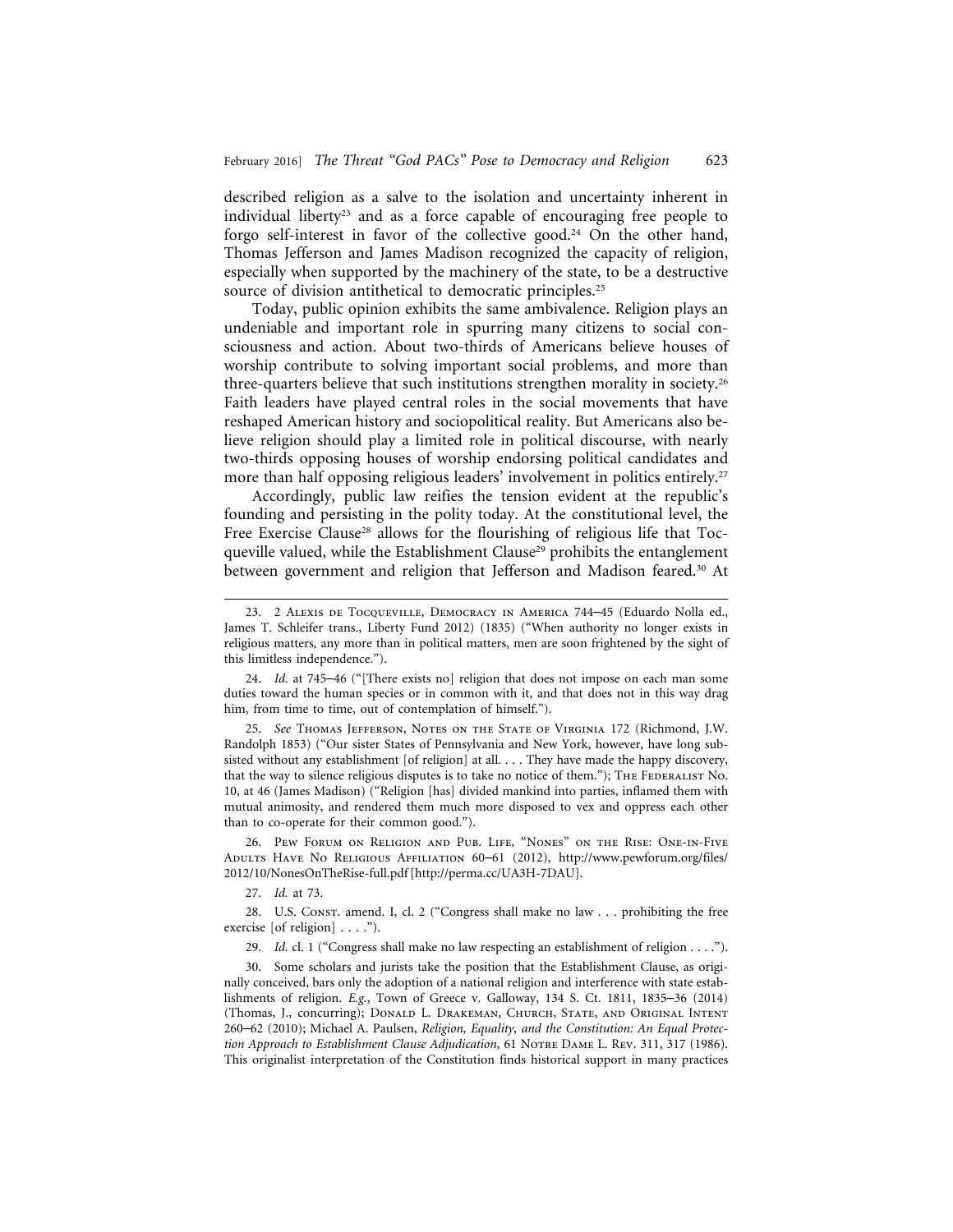the statutory level, tax exemptions and deductions incentivize the proliferation of religious institutions, but the electioneering prohibition disables those same institutions from exerting the type of influence that other special interests wield in American politics. By striking this balance, the tax code attempts to advance the virtues of religion in civic life while limiting its vices.

This Note contends that, despite *Hobby Lobby* and *Citizens United*, the electioneering prohibition is valid under RFRA. Although it imposes a substantial burden on the free exercise of religion, the prohibition prevents entanglement between government and religion. Part I examines the origins of the electioneering prohibition and situates it within the constellation of campaign finance regulation. Part II argues that the electioneering prohibition substantially burdens the free exercise of religion by barring religious organizations from engaging in political advocacy targeted at securing policy goals rooted in religious belief. Part III argues that the electioneering prohibition cannot be justified as the least restrictive means of arresting the corrupting influence of money in politics or of preventing government subsidization of partisan political activity. The provision is, however, narrowly tailored to the compelling interest in preventing undue entanglement between government and religion. Accordingly, Part III concludes that the electioneering prohibition is valid under RFRA.

## I. THE ELECTIONEERING PROHIBITION IN CONTEXT

Though different in origin and purpose, the electioneering prohibition resembles other limitations that lawmakers have imposed on politically engaged entities. Section I.A discusses the historical origins and evolution of the electioneering prohibition. Section I.B describes recent decisions overturning campaign finance laws and situates the electioneering prohibition within the wider landscape of political speech regulation. Section I.C argues that campaign finance deregulation magnifies the importance of the electioneering prohibition because it alone prevents religious organizations from exerting unlimited influence over the electoral process.

## A. *Historical Origins of the Electioneering Prohibition*

Little legislative history exists to explain Congress's purpose when it adopted the electioneering prohibition as an amendment to the Internal Revenue Act of 1954. Circumstantial evidence suggests less than altruistic origins. Senator Lyndon Johnson—the sponsor of the amendment—secured

from the early days of the republic at odds with modern Establishment Clause jurisprudence. Richard H. Jones, One Nation Under God? 13–15 (2012). This Note takes no position on the original meaning of the constitutional provision and assumes the continuing validity of the reigning framework for evaluating potential Establishment Clause violations established in *Lemon v. Kurtzman*, 403 U.S. 602, 612–13 (1971), and its progeny.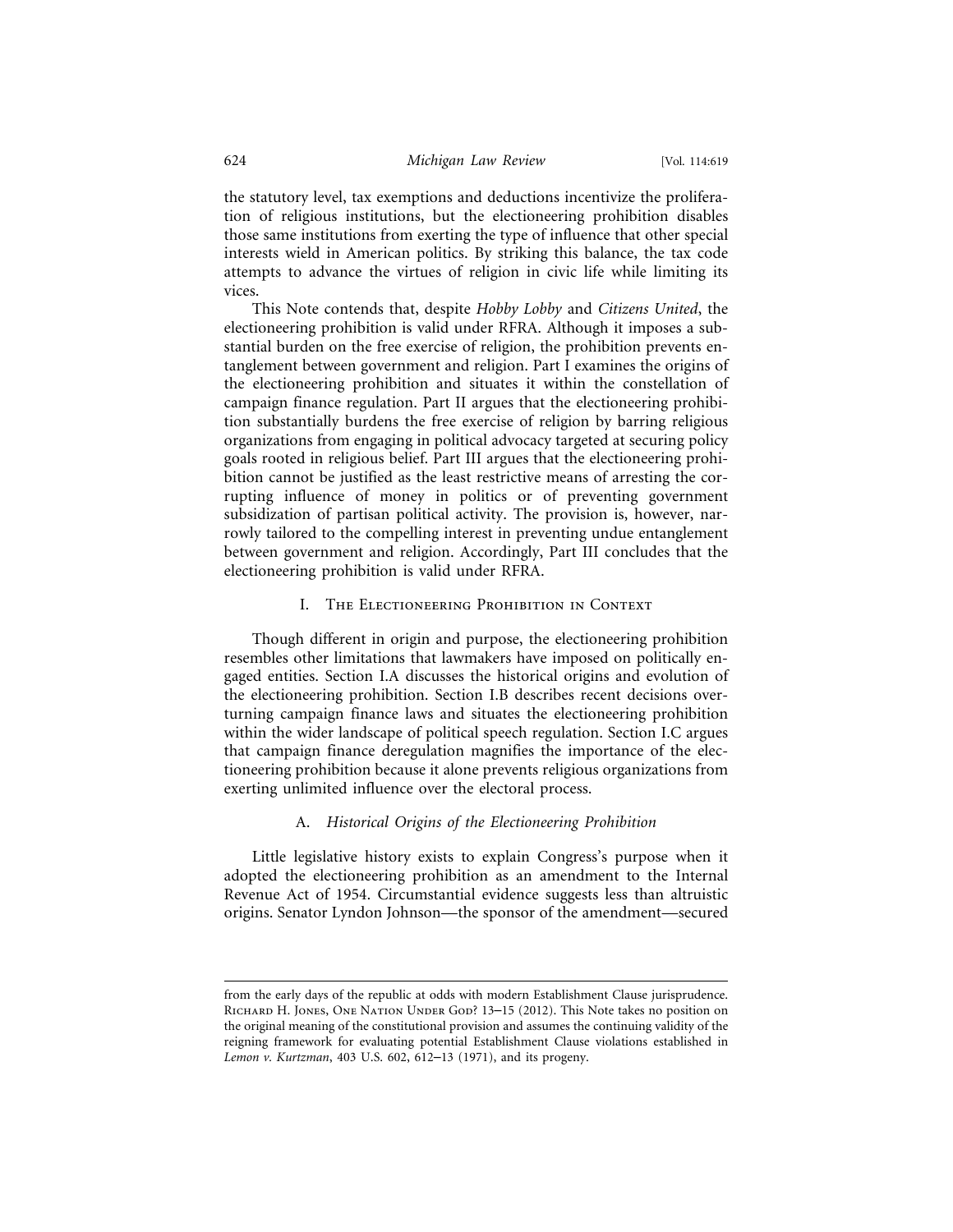office in 1948 by the barest of margins and under dubious circumstances.<sup>31</sup> As his sophomore election approached, Johnson feared for his political future, and strong evidence suggests that he inserted the electioneering prohibition provision into the pending legislation due to concerns over two secular nonprofit organizations advocating for his defeat.<sup>32</sup> In sponsoring the amendment, Johnson apparently did not intend to restrict the political activities of houses of worship; in fact, he relied heavily on church support for his reelection against a Catholic opponent in overwhelmingly Protestant Texas. <sup>33</sup>

Johnson's intentions aside, the electioneering prohibition, at its inception, accorded with limitations placed on other entities formed primarily for apolitical purposes. The Taft-Hartley Act, enacted in 1947, prohibited unions and corporations (including nonprofit corporations) from spending general treasury funds in support of or in opposition to candidates for federal office.34 Like other campaign finance infractions, violation of the corporate- and union-expenditure ban authorized civil penalties and, in instances of knowing and willful violations, criminal sanctions.35 Despite the new restrictions, corporations and labor unions circumvented and openly violated Taft-Hartley, undermining its efficacy.36

The electioneering prohibition restricts a broader range of activities than Taft-Hartley did,<sup>37</sup> but it reflects the regulatory ethos of the era that broadly opposed partisan political activity by groups other than political committees such as candidate committees, traditional political action committees (PACs), and political parties.<sup>38</sup> In effect, the electioneering prohibition discouraged circumvention of campaign finance laws by providing a strong tax incentive for  $501(c)(3)$  organizations to refrain from those activities that the Taft-Hartley Act prohibited.

<sup>31.</sup> *See* Robert A. Caro, The Years of Lyndon Johnson: Means of Ascent 312–14 (1990) (describing a post-Election Day "discovery" of uncounted ballots in a Duval County, Texas precinct that delivered the Democratic runoff primary to Johnson).

<sup>32.</sup> Patrick L. O'Daniel, *More Honored in the Breach: A Historical Perspective of the Permeable IRS Prohibition on Campaigning by Churches*, 42 B.C. L. Rev. 733, 753–62 (2001).

<sup>33.</sup> *Id.* at 768–69.

<sup>34.</sup> Labor-Management Relations Act, Pub. L. No. 80-101, § 304, 61 Stat. 136, 159 (1947), *invalidated by* Citizens United v. FEC, 558 U.S. 310 (2010).

<sup>35. 2</sup> U.S.C. § 437g(a)(5)–(6), (d)(1)(A) (2012) (recodified at 52 U.S.C. § 30109).

<sup>36.</sup> Jeremiah D. Lambert, *Corporate Political Spending and Campaign Finance*, 40 N.Y.U. L. Rev. 1033, 1039–40 (1965).

<sup>37.</sup> *Compare* 2 U.S.C. § 441b(a), (b)(1) (prohibiting corporate or union expenditures in connection with federal elections or primaries), *with* I.R.C. § 501(c)(3) (2012) (prohibiting *participation* or *intervention* in *any* political campaign).

<sup>38.</sup> United States v. Int'l Union United Auto., Aircraft & Agric. Implement Workers of Am. (UAW-CIO), 352 U.S. 567, 578 (1957) ("[J]ust as the great corporations had made huge political contributions to influence governmental action or inaction . . . the powerful unions were pursuing a similar course, and with the same untoward consequences for the democratic process."); V.O. Key, Jr., Politics, Parties & Pressure Groups 508–12 (5th ed. 1964).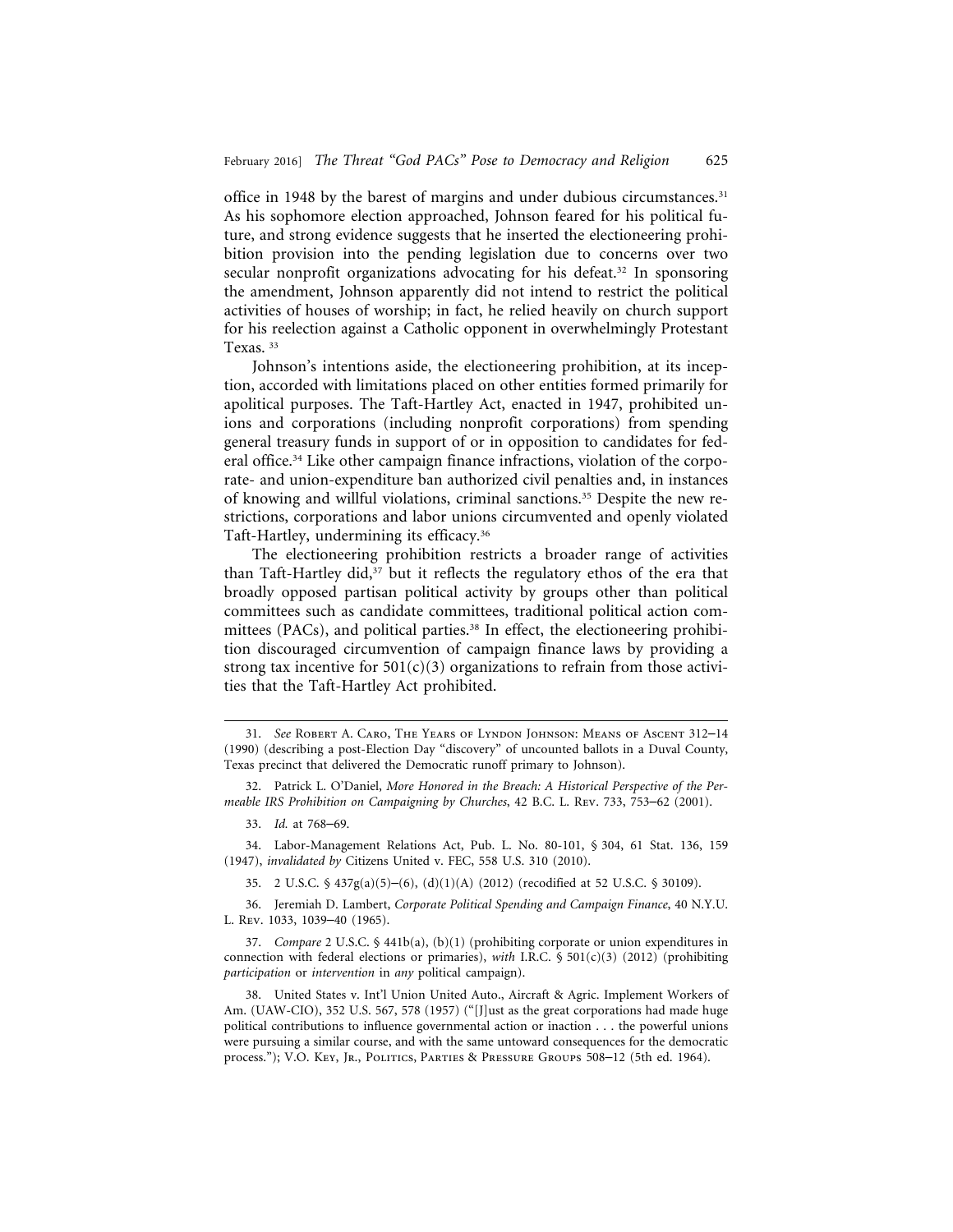## B. *From Super PACs to God PACs*

Today, the electioneering prohibition appears incongruous with the restrictions on other entities engaged in partisan political activity. *Citizens United v. FEC* invalidated the modern iteration of Taft-Hartley's ban on corporate and union expenditures <sup>39</sup> and gave rise to new vehicles for electoral advocacy. The decision precipitated a paradigm shift in campaign finance jurisprudence in two respects. First, the Court overturned prior case law permitting restrictions on political speech based on the government's interest in reducing the distortive effects of large aggregations of money in politics.40 Second, the decision adopted a narrowed definition of political corruption that sanctions only those regulations targeted strictly at preventing and punishing overt exchanges of money for political favors.41 *Citizens United* led to the creation of super PACs—political committees that may solicit contributions of unrestricted size and spend unlimited amounts of money on campaign advertisements, so long as they do not directly contribute to or coordinate their efforts with candidates.42 The decision also directly enabled politically engaged  $501(c)(4)$  social welfare organizations—known colloquially as dark-money groups—to solicit and spend unlimited amounts while shielding donor names.<sup>43</sup> This lack of transparency stems from the Internal Revenue Code's comparatively weak disclosure provisions relative to the rules governing traditional political organizations.44 Super PACs and dark-money groups have proliferated in state politics as well since the Court

42. SpeechNow.org v. FEC, 599 F.3d 686, 696 (D.C. Cir. 2010) (holding that contribution limits are unconstitutional as applied to an independent expenditure-only group); Dave Levinthal, *How Super PACs Got Their Name*, Politico (Jan. 10, 2012, 12:57 PM), http://www .politico.com/news/stories/0112/71285.html [http://perma.cc/Q6YM-Y39V].

43. *Citizens United,* 558 U.S. at 319 (identifying Citizens United as a nonprofit corporation); Kim Barker, *Two Dark Money Groups Outspending All Super PACs Combined*, ProPublica (Aug. 13, 2012, 12:50 PM), http://www.propublica.org/article/two-dark-money-groupsoutspending-all-super-pacs-combined [http://perma.cc/3XRU-5V8Z]; *FAQs*, Citizens United, http://www.citizensunited.org/frequently-asked-questions.aspx [http://perma.cc/ ZG5K-4NN4].

44. *See Additional Discussion of H.R. 5175, the DISCLOSE Act, Democracy is Strengthened by Casting Light on Spending in Elections: Hearing on H.R. 5175 Before the H. Comm. on H. Admin.*, 111th Cong. 113–15 (2010) (statement of Brennan Center for Justice).

<sup>39. 558</sup> U.S. 310, 365 (2010) (invalidating 2 U.S.C. § 441b's ban on corporate- and union-funded independent expenditures).

<sup>40.</sup> *Citizens United*, 558 U.S. at 349–56, 365.

<sup>41.</sup> *Id.* at 359 (interpreting valid campaign finance restrictions as combating quid pro quo corruption); *see also* McCutcheon v. FEC, 134 S. Ct. 1434, 1441 (2014) (affirming that any restriction on political speech must combat quid pro quo corruption); Linda Greenhouse, *An Indecent Burial*, N.Y. Times (Apr. 16, 2014), http://www.nytimes.com/2014/04/17/opinion/anindecent-burial.html?\_r=0 [http://perma.cc/KX85-FC8B] ("It wasn't until the Roberts court's Citizens United decision in 2010 that the court shrank the definition of corruption to quid pro quo bribery. . . . [I]n his McCutcheon opinion, Chief Justice Roberts . . . extend[ed] Citizens United's narrow definition of corruption . . . .").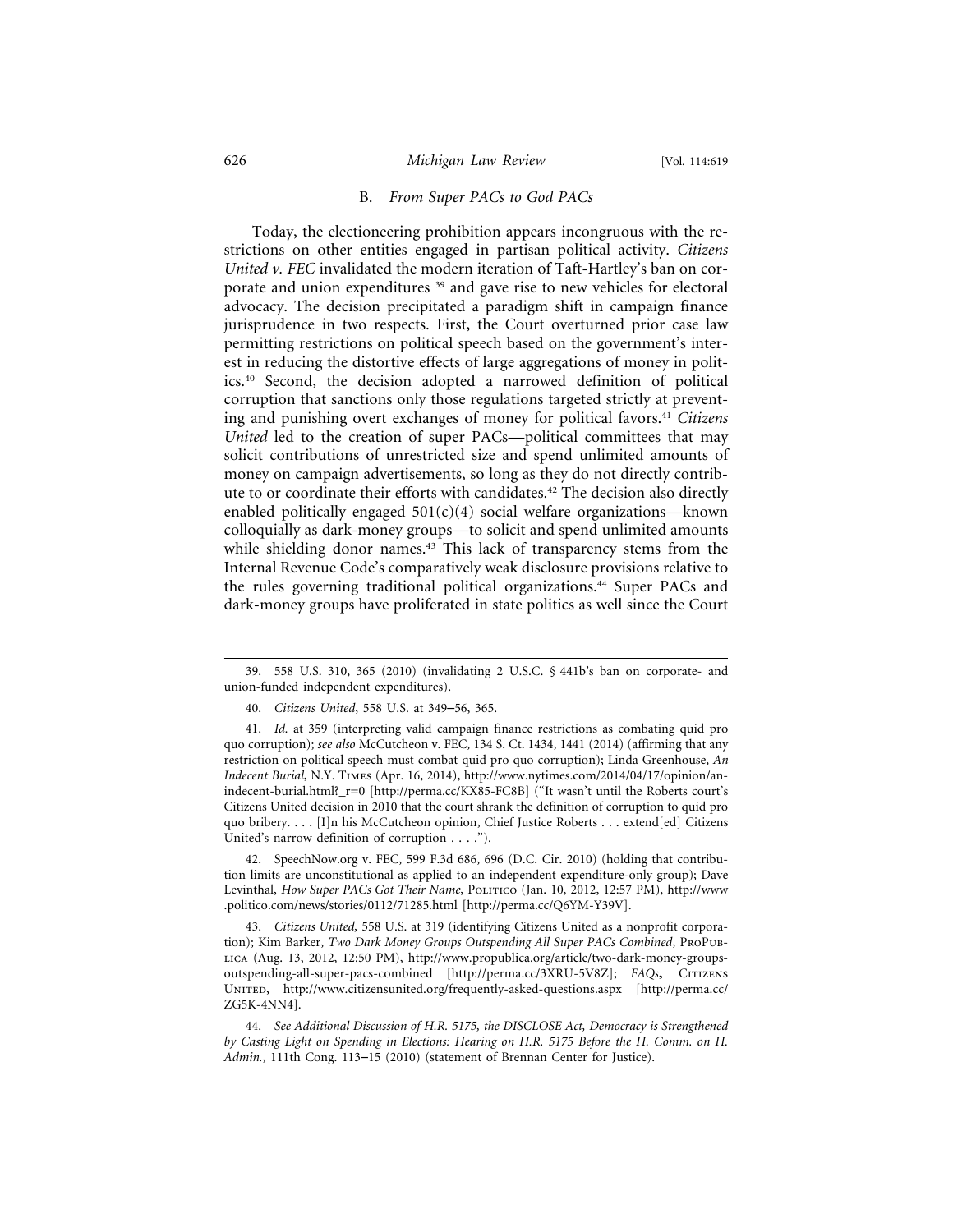extended *Citizens United* to invalidate state bans on corporate independent expenditures in *American Tradition Partnership v. Bullock*. 45

The creation of new entities operating in the post-*Citizens United* campaign finance framework continues. *McCutcheon v. FEC* invalidated the cap on the aggregate amount that individuals may donate annually to political parties, traditional PACs, and candidates during an election cycle.46 This has encouraged the establishment of joint fundraising committees—dubbed "max PACs"—groups that collect large contributions from single donors and disperse the money among an assortment of political parties, traditional PACs, and candidates.<sup>47</sup> A rider in a recent \$1.1 trillion appropriations bill increased the amount that individuals may contribute to national political parties annually, super charging the fundraising capacity of max PACs.<sup>48</sup>

Still standing amid these sweeping changes, the electioneering prohibition bars  $501(c)(3)$  charities—including religious organizations—from participating in the bonanza of unregulated electoral activity central to the past three election cycles.49 Political operatives would gain significant advantages from electioneering through religious nonprofits. First, while  $501(c)(3)$ s enjoy tax-exempt status just as  $501(c)(4)$ s and political committees do,<sup>50</sup> contributions to  $501(c)(3)$ s are also tax deductible.<sup>51</sup> The ability to attract donors with the promise of a tax benefit would greatly aid political groups in generating revenue. Second, houses of worship, unlike other charitable organizations or political committees, need not file with government agencies before securing tax benefits.52 A house of worship need only hold itself

47. *McCutcheon*, 134 S. Ct. at 1456; Eliza Newlin Carney, *'Max PACs' Poised to Exploit Supreme Court Decision on Campaign Finance*, CQ Wkly. (Apr. 29, 2014, 9:12 AM), http:// public.cq.com/docs/weeklyreport/weeklyreport-000004464536.html [http://perma.cc/2VKF-3SZU].

48. 2 U.S.C. § 441a (2012) (recodified at 52 U.S.C. § 30116); Press Release, Democracy 21, Who Shot John: The Story of How \$777,600 Contribution "Limits" Ended Up in the Omnibus Bill (Dec. 15, 2014), http://www.democracy21.org/legislative-action/press-releaseslegislative-action/fred-wertheimer-who-shot-john-the-story-of-how-777600-contribution-limits-ended-up-in-the-omnibus-bill/ [http://perma.cc/MB2G-5YZJ].

49. *See generally* Adam Crowther, Pub. Citizen, Outside Money Takes the Inside Track (2012), http://www.citizen.org/documents/outside-spending-dominates-2012-electionreport.pdf [http://perma.cc/ETS9-GFED]; Sundeep Iyer, Brennan Ctr. for Justice, Post-Election Analysis: 2012 Toss-Up House Races (2013), http://www.brennancenter.org/sites/ default/files/publications/Post-Election%20Analysis%202012%20Toss-Up%20House%20Races .pdf [http://perma.cc/5LXE-7QWA]; Ian Vandewalker, Brennan Ctr. for Justice, Election Spending 2014: 9 Toss-Up Senate Races (2014), http://www.brennancenter.org/sites/ default/files/analysis/Buying\_Time/Election\_Spending\_2014.pdf [http://perma.cc/6QKX-2BHL].

50. I.R.C. §§ 501(c)(1)(a), (c)(3), (c)(4), 527(a) (2012).

51. *Id.* § 170(a)(1), (c)(2).

<sup>45. 132</sup> S. Ct. 2490, 2491 (2012) (per curiam). *See generally* CHISUN LEE ET AL., BRENnan Ctr. for Justice, After *Citizens United*: The Story in the States (2014), http:// www.brennancenter.org/sites/default/files/publications/After%20Citizens%20United\_Web\_Fi nal.pdf [http://perma.cc/T99R-CWTP].

<sup>46. 134</sup> S. Ct. 1434, 1442 (2014).

<sup>52. 26</sup> C.F.R. § 1.508-1(a)(3)(a) (2015).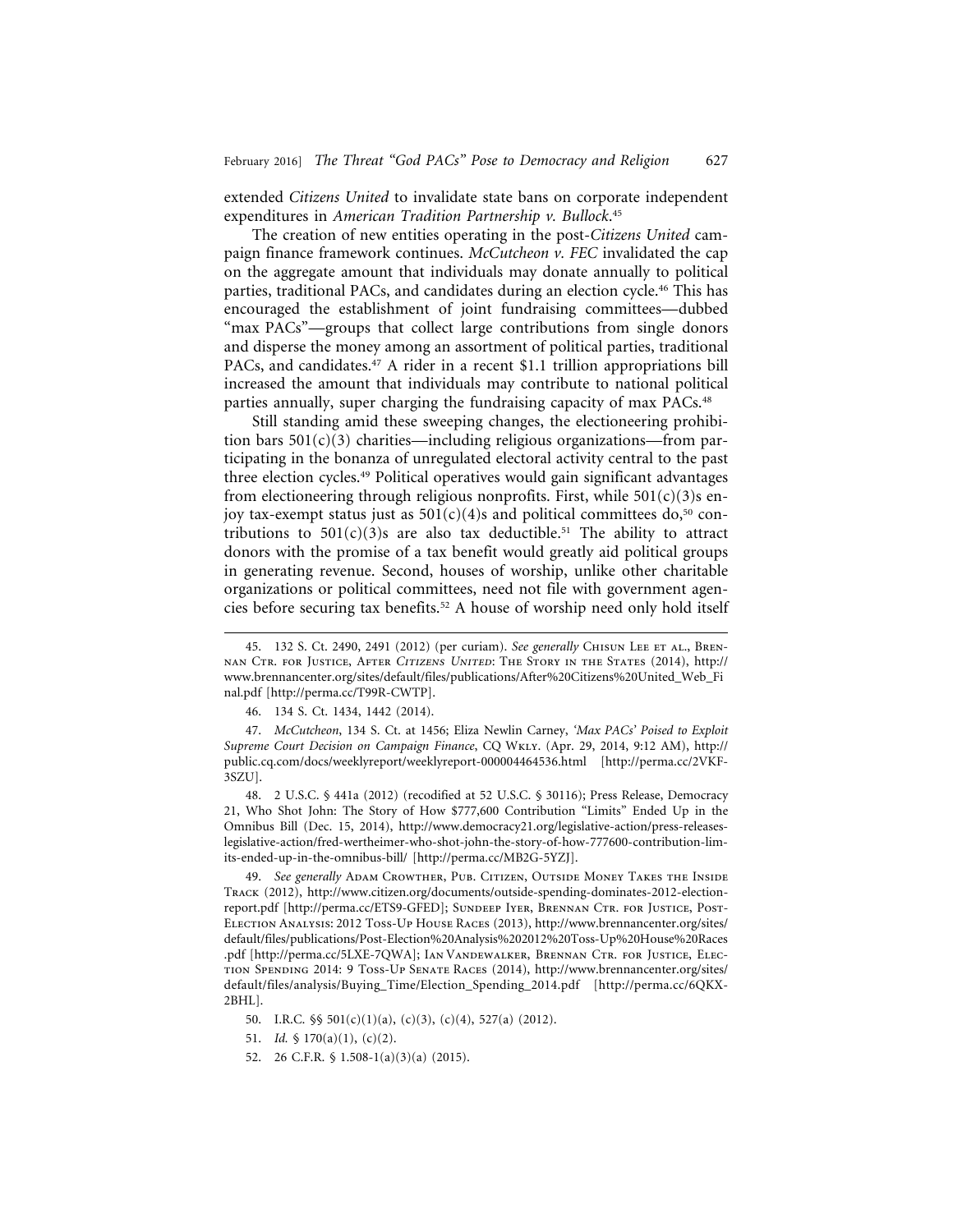out to the public as a house of worship to begin deriving advantage from tax-exempt status and soliciting tax-deductible contributions.53

Together, the advantages available to houses of worship under the tax code, if utilized for political purposes, could build on the deregulated foundation established by super PACs, dark-money groups, and max PACs. Without the electioneering prohibition and without additional changes to the tax code, groups claiming to be houses of worship could sprout up during election season and solicit unrestricted tax-deductible contributions from the public to spend in unlimited amounts supporting or opposing candidates for political office. These hypothetical organizations—which this Note refers to as "God PACs"—would further contribute to the trend of elections being bankrolled by secretive groups financed by a small coterie of wealthy donors seeking to reshape the landscape of American politics.<sup>54</sup>

## C. *The Continued Importance of the Electioneering Prohibition*

Despite the seeming incongruity between the electioneering prohibition and the prevailing deregulatory climate surrounding political speech, the provision serves distinct and important purposes that necessitate its survival. In an era in which outside spending plays such an outsized role in the political process, the electioneering prohibition takes on even greater importance. God PACs could have severe consequences for American democracy. Critiquing the view that special interest groups effectively represent individuals in the political process, Professor Schattschneider observes, "The flaw in the pluralist heaven is that the heavenly chorus sings with a strong upper-class accent."55 By this, he means that the proliferation of interest groups fails to ensure a political system responsive to the will of the people because the wealthy have the resources to ensure better representation of their views.<sup>56</sup> Similarly, permitting religious organizations to join super PACs, darkmoney groups, and max PACs in contributing to the electoral discourse could lead to a chorus that sings from a sectarian hymnal and imprints public policy with religious values alien to many or even most citizens' beliefs.

As the outcomes of recent campaign finance decisions suggest, however, the  $501(c)(3)$  electioneering prohibition is vulnerable to challenge on free speech grounds. For a restriction on political speech to pass constitutional

<sup>53.</sup> IRS, Tax Guide for Churches & Religious Organizations 3 (2013), http://www .irs.gov/pub/irs-pdf/p1828.pdf [http://perma.cc/9SXZ-B3MP].

<sup>54.</sup> *See* Donald B. Tobin, *Political Campaigning by Churches and Charities: Hazardous for 501(c)(3)s, Dangerous for Democracy*, 95 Geo. L.J. 1313, 1318 (2007) ("Because [501(c)(3)s] will be the only organizations to receive a subsidy for campaign speech, these organizations will become ideal entities for political campaign donors[ ] . . . [as] mechanisms or conduits for unlimited tax-deductible political contributions.").

<sup>55.</sup> E.E. SCHATTSCHNEIDER, THE SEMISOVEREIGN PEOPLE: A REALIST'S VIEW OF DEMOCracy in America 34–35 (2d ed. 1975).

<sup>56.</sup> *See* Larry M. Bartels, Unequal Democracy: The Political Economy of the New GILDED AGE 257–67 (2008) (providing empirical evidence of senator ideology and roll call vote responsiveness to high- and middle-income constituents' ideology and issue preferences, but not those of low-income constituents).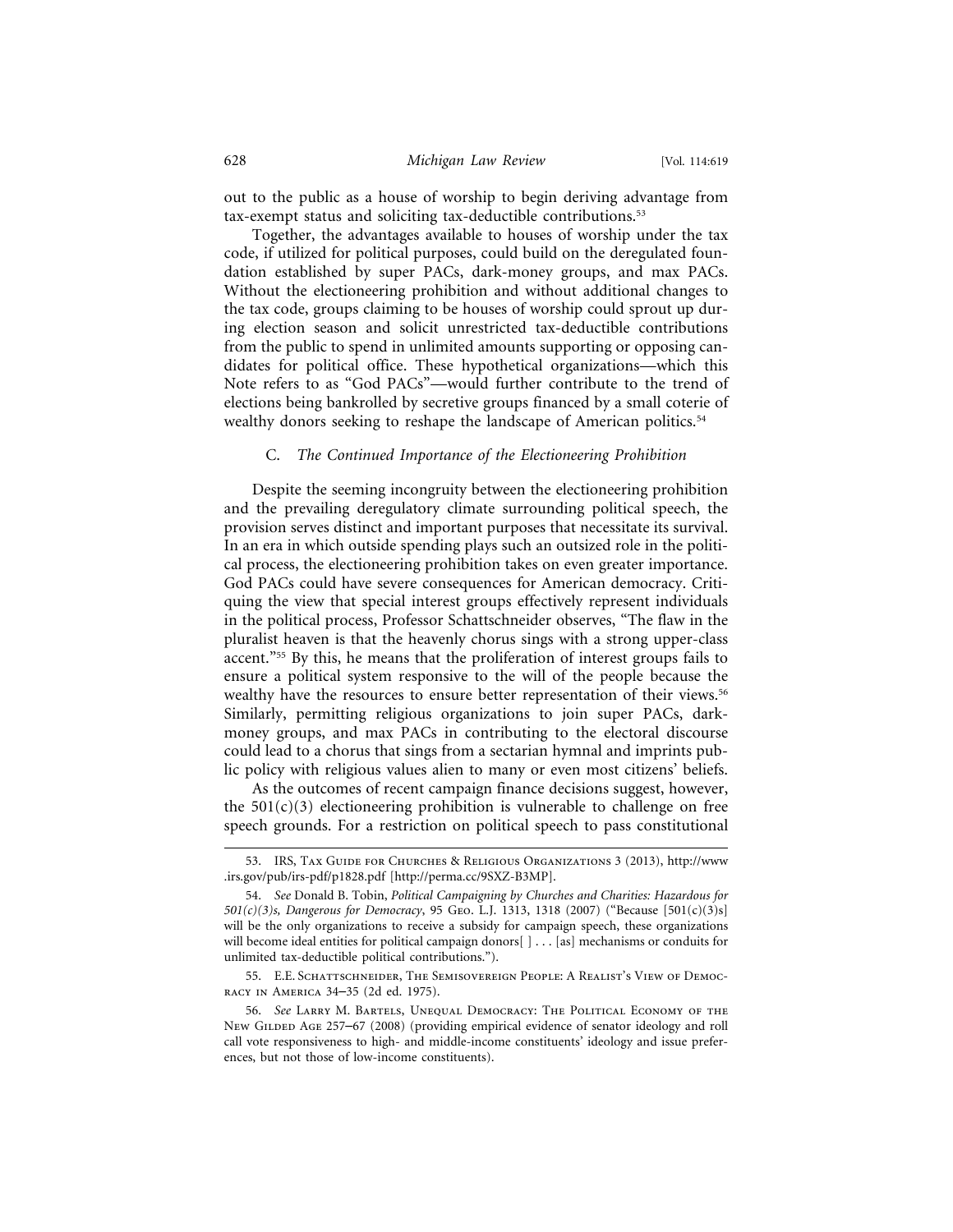muster, the law must be narrowly tailored to serve a compelling state interest.57 Because the electioneering prohibition specifically restricts religious organizations from engaging in partisan political activity, these groups may also challenge the provision under RFRA, under which laws that substantially burden the free exercise of religion must be the least restrictive means of furthering a compelling state interest.58

This Note assesses the validity of the electioneering prohibition under RFRA, instead of under the Free Speech Clause, for two reasons. First, the Supreme Court's recent decision in *Hobby Lobby* articulated a test for determining whether facially neutral laws substantially burden the free exercise of religion that is significantly more deferential to the party claiming the burden than prior RFRA case law.59 The decision's rationale could prove fruitful to religious organizations eager to engage in political activities. Second, examining the validity of the law under RFRA allows for a careful examination from the vantage point of religious practice and the role of religion in American democracy. Since constitutional review under the Free Speech Clause would also subject the electioneering prohibition to strict scrutiny,<sup>60</sup> a narrower examination of the law's validity under RFRA may reveal arguments that would be helpful in countering a broader free speech challenge to the provision.

## II. THE ELECTIONEERING PROHIBITION SUBSTANTIALLY BURDENS FREE EXERCISE RIGHTS

While the electioneering prohibition has survived judicial scrutiny in the past, recent developments in free exercise and campaign finance jurisprudence unsettle the assumptions on which those prior decisions relied. Section II.A examines the rationale by which the D.C. Circuit upheld the electioneering prohibition under RFRA. Section II.B highlights a trend of increased deference to organizations claiming that facially neutral laws burden their religious practice, typified by the Supreme Court's decision in *Burwell v. Hobby Lobby Stores, Inc.* Section II.C argues that *Citizens United v. FEC* forecloses the argument that the electioneering prohibition does not burden the free exercise of religion because other avenues exist for religious organizations to engage in political activity.

## A. *Past Application of RFRA to the Electioneering Prohibition*

The sole appellate court to consider the validity of the  $501(c)(3)$  electioneering prohibition under RFRA upheld the provision by finding that it did not substantially burden the free exercise of religion.61 In *Branch Ministries*, the D.C. Circuit reviewed the revocation of a religious nonprofit's tax-

<sup>57.</sup> Citizens United v. FEC, 558 U.S. 310, 340 (2010).

<sup>58. 42</sup> U.S.C. § 2000bb-1 (2012).

<sup>59.</sup> *See infra* notes 81–85 and accompanying text.

<sup>60.</sup> Johnson, *supra* note 22, at 887–89.

<sup>61.</sup> Branch Ministries v. Rossotti, 211 F.3d 137, 144 (D.C. Cir. 2000).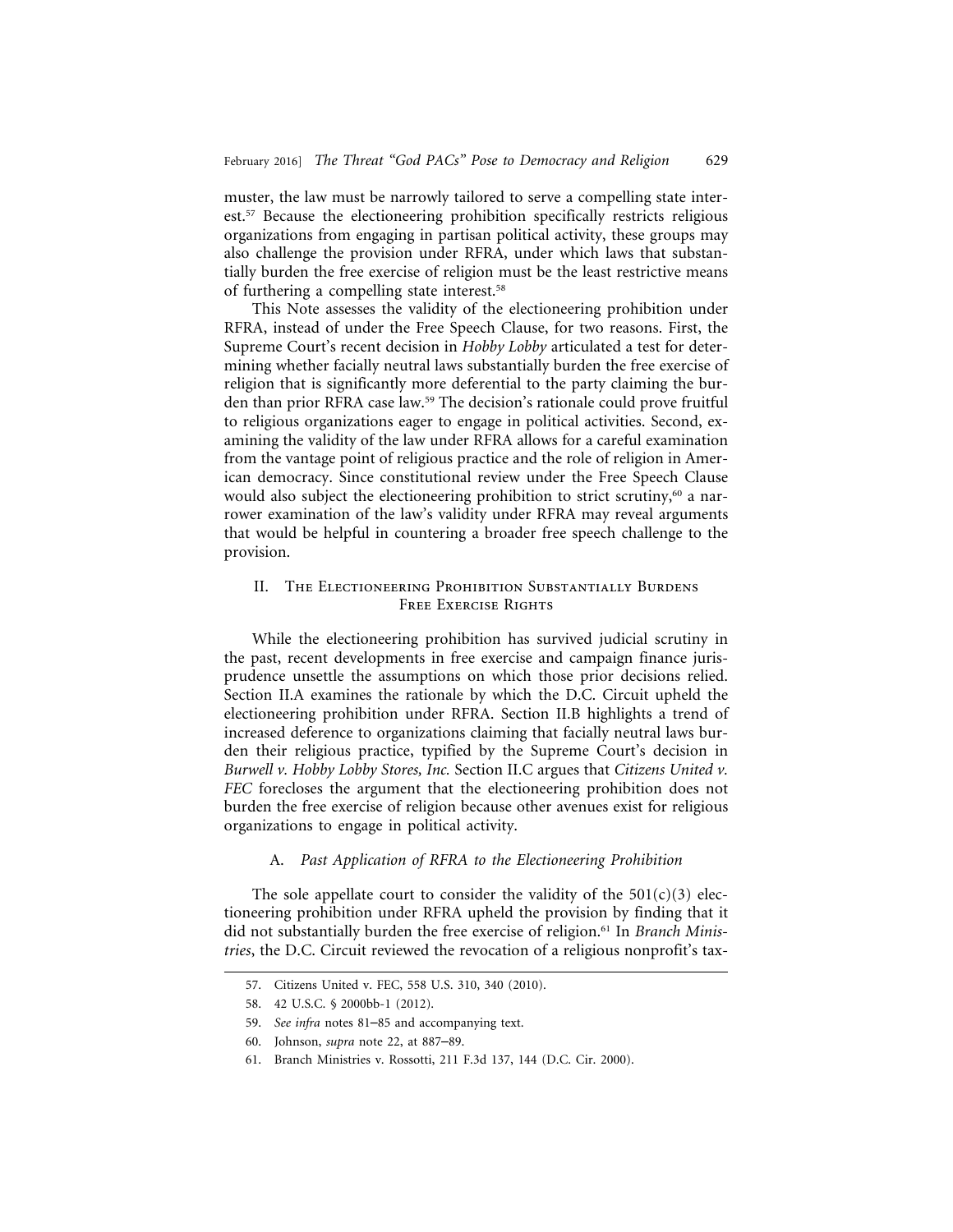exempt status after a church affiliated with the organization placed full-page campaign ads in the *Washington Times* and *USA Today* four days before the 1992 election.62 The ads condemned then-Arkansas Governor Clinton's positions on social issues including abortion, homosexuality, and contraception, stating, "Bill Clinton is promoting policies that are in rebellion to God's laws," and asked readers, "How then can we vote for Bill Clinton?"63 The advertisements also invited readers to make tax-deductible contributions to the church.<sup>64</sup>

The D.C. Circuit held that the electioneering prohibition did not substantially burden the church's free exercise of religion because "the Church does not maintain that a withdrawal from electoral politics would violate its beliefs."65 Even if the church did engage in politics as a matter of religious conviction, the court stated in dicta that the church's free exercise of religion still would not be substantially burdened because it could separately incorporate as a  $501(c)(4)$  social welfare organization, which could in turn form a PAC arm that could participate in political campaigns.<sup>66</sup> The court reasoned that any burden imposed on Branch Ministries' free exercise of religion could be avoided through other channels for the political speech it deemed central to its faith.<sup>67</sup> No burden on the free exercise of religion existed because the government imposed no restriction on the quantity or quality of the group's speech; it merely controlled the manner by which the group could speak by requiring it to funnel its advocacy through the media of a  $501(c)(4)$  and affiliated PAC.<sup>68</sup>

The corporate structure the D.C. Circuit envisioned to accommodate Branch Ministries' desire to engage in political activity is quite common. Like  $501(c)(3)$ s,  $501(c)(4)$ s are nonprofit corporations exempted from paying federal corporate income taxes,<sup>69</sup> but they may engage in a greater degree of political activity.<sup>70</sup> Additionally, donations to  $501(c)(4)s$ , unlike  $501(c)(3)$ s, generally are not tax deductible as charitable contributions.<sup>71</sup>

69. I.R.C. § 501(a), (c)(4) (2012).

70. *Compare id.* § 501(c)(3) (prohibiting propaganda and lobbying that constitutes more than a substantial part of the group's activity and categorically banning participation or intervention in political campaigns), with id. § 501(c)(4) (providing no limits on political activity provided that the organization exclusively promotes social welfare).

71. *See id.* § 170(a)(1), (c)(2) (exempting charitable contributions to "corporation[s], trust[s], or community chest[s], fund[s], or foundation[s] . . . organized and operated exclusively for religious, charitable, scientific, literary, or educational purposes," but making no mention of  $501(c)(4)$  social welfare organizations).

<sup>62.</sup> Branch Ministries, Inc. v. Rossotti, 40 F. Supp. 2d 15, 17–18 (D.D.C. 1999), *aff'd*, 211 F.3d 137 (D.C. Cir. 2000).

<sup>63.</sup> *Id.*

<sup>64.</sup> *Id.*

<sup>65.</sup> *Branch Ministries*, 211 F.3d at 142.

<sup>66.</sup> *Id.* at 143.

<sup>67.</sup> *Id.*

<sup>68.</sup> *Id.* at 143–44.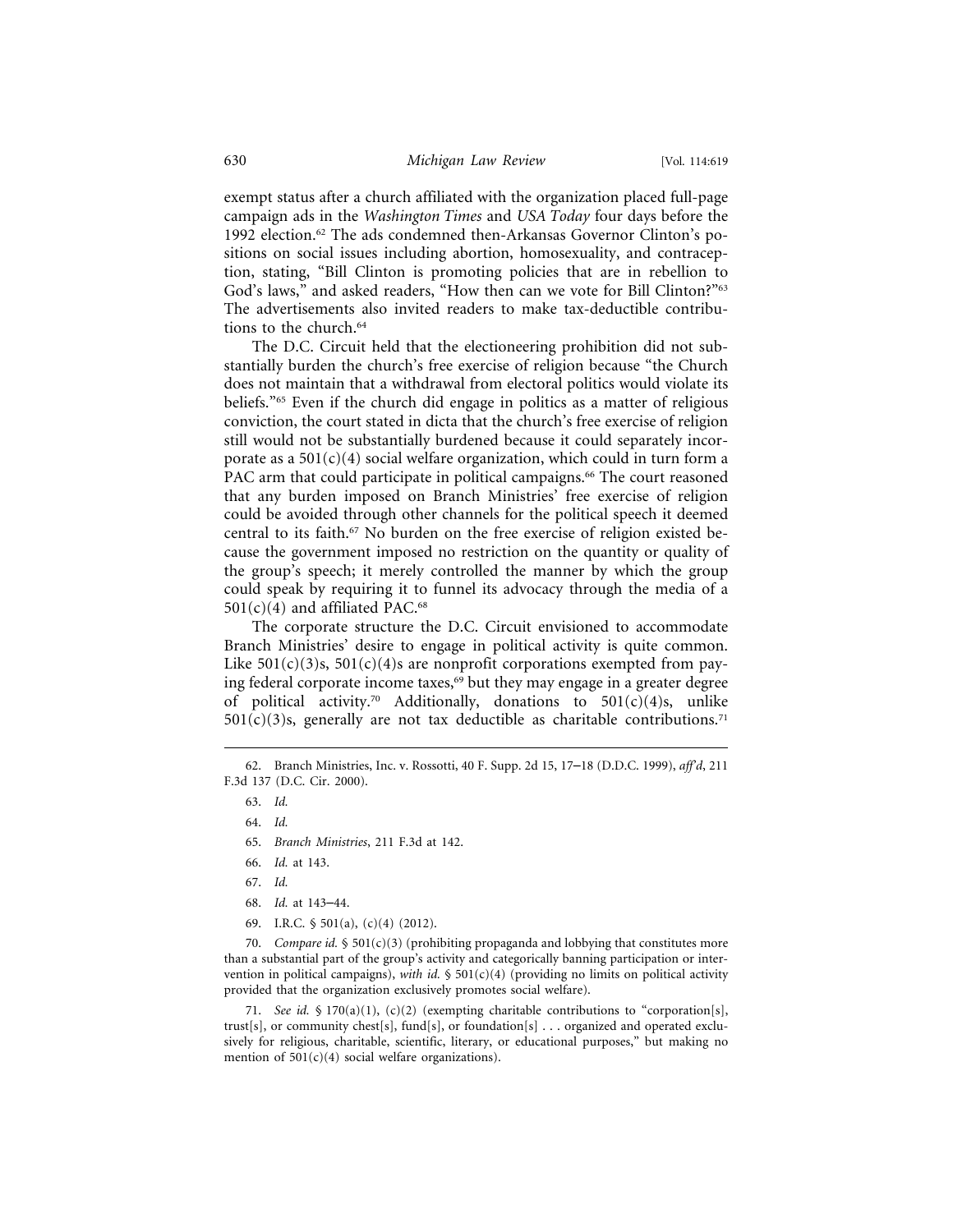Examples of prominent  $501(c)(4)$  organizations include the Sierra Club<sup>72</sup> and NARAL Pro-Choice America<sup>73</sup> on the left and the National Rifle Association74 and the Koch brothers' Americans for Prosperity on the right.75 And as the *Branch Ministries* court recognized, federal campaign finance law permits  $501(c)(4)$ s to operate PAC arms that may engage directly in federal elections by making contributions to candidates and by soliciting contributions for that purpose.76 As a result, all but one of the aforementioned organizations operates PACs.<sup>77</sup> By contrast,  $501(c)(3)$ s may not operate PACs.<sup>78</sup> But this does not prevent  $501(c)(4)$ s—even those connected to PACs—from affiliating with  $501(c)(3)s$ .<sup>79</sup> Accordingly, each of the aforementioned groups also affiliates with  $501(c)(3)s$ .<sup>80</sup>

## B. Hobby Lobby*'s Deferential Burden Analysis*

Recent cases examining the burdens imposed by facially neutral laws on the free exercise of religion have evaluated requests for exemptions with greater deference than the *Branch Ministries* court did. Most notably, the Supreme Court in *Burwell v. Hobby Lobby Stores, Inc.* held the contraceptive mandate of the ACA invalid under RFRA,<sup>81</sup> engaging in a shallow substantial burden prong inquiry.

76. 26 C.F.R. § 1.527-6(f) (2015); Holly Schadler, Alliance for Justice, The Con-NECTION: STRATEGIES FOR CREATING AND OPERATING  $501(c)(3)s$ ,  $501(c)(4)s$ , and Political Organizations 59 (3d ed. 2012), http://bolderadvocacy.org/wp-content/uploads/2012/10/ The\_Connection\_paywall.pdf [http://perma.cc/HDH3-B3B4]; *see also* 2 U.S.C. § 432 (2012) (recodified at 52 U.S.C. § 30102) (listing requirements for establishing political committees).

77. *See About PFV*, NRA-PVF, https://www.nrapvf.org/about-pvf/ [http://perma.cc/BNC 7-FV3F]; *Mission Statements*, *supra* note 73 (NARAL Pro Choice America PAC); *Sierra Club: 2016 PAC Summary Data*, OpenSecrets.org, http://www.opensecrets.org/pacs/lookup2.php ?strID=C00135368 [http://perma.cc/L4ZA-NCJX].

78. 26 C.F.R. § 1.527-6(g); Schadler, *supra* note 76, at 71 n.1.

79. *See* Regan v. Taxation with Representation of Wash., 461 U.S. 540, 544 (1983) (finding an organization may utilize a  $501(c)(3)$  status for nonpolitical activities and its  $501(c)(4)$ affiliate for lobbying and political expenditures).

80. *See AFPF Legal Status*, Ams. For Prosperity, http://americansforprosperity.org/legal [http://perma.cc/3NKH-K95J]; *Mission Statements*, *supra* note 73 (NARAL Pro-Choice America Foundation); *Ring of Freedom, supra* note 74 (NRA Foundation); *Supporting the Sierra Club*, *supra* note 72 (Sierra Club Foundation).

81. 134 S. Ct. 2751, 2785 (2014).

<sup>72.</sup> *Gift Planning: Supporting the Sierra Club Family*, Sierra Club, http://vault.sierraclub .org/giftplanning/family/default.aspx [http://perma.cc/N7RJ-RYDH] [hereinafter *Supporting the Sierra Club*].

<sup>73.</sup> *Mission Statements*, NARAL Pro-Choice Am., http://www.prochoiceamerica.org/ about-us/mission-statements.html [http://perma.cc/LA98-R658].

<sup>74.</sup> *Ring of Freedom: Give Now*, NAT'L RIFLE Ass'n, https://www.nra.org/rof/give.aspx [http://perma.cc/A2DW-TDCH] [hereinafter *Ring of Freedom*].

<sup>75.</sup> *Donate Today*, Ams. for Prosperity, http://americansforprosperity.org/donate\_today [http://perma.cc/7Q93-N75Q]. Americans for Prosperity and its affiliates have been tied to the energy magnates David H. and Charles G. Koch. Carl Hulse & Ashley Parker, *Koch Group, Spending Freely, Hones Attack on Government*, N.Y. Times, Mar. 21, 2014, at A1.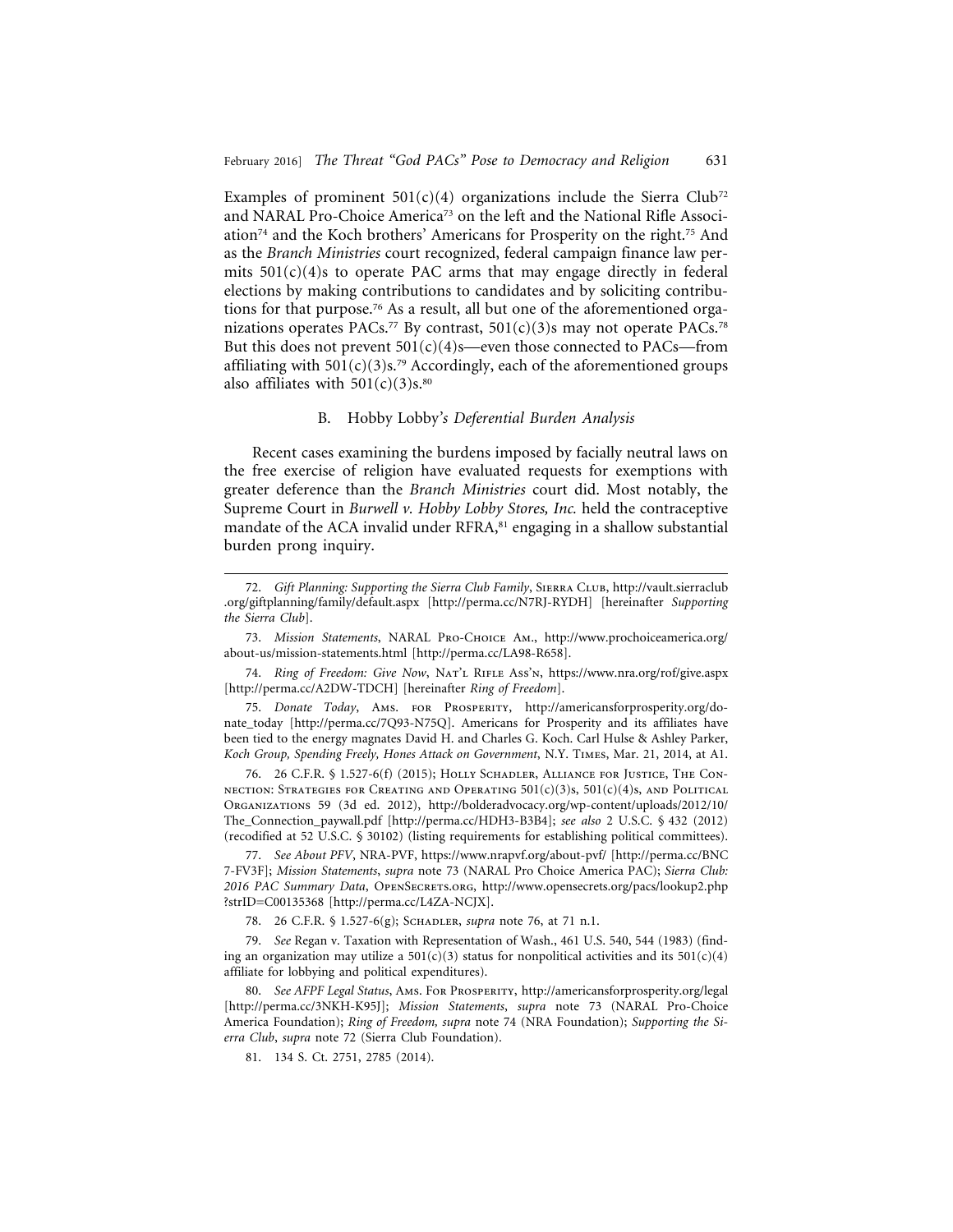## 632 *Michigan Law Review* [Vol. 114:619

In *Hobby Lobby*, two closely held for-profit corporations that objected to abortion on religious grounds—Hobby Lobby and Conestoga Wood sought exemptions from the ACA's contraceptive mandate and argued that providing their employees with health insurance that covered four contraceptive devices facilitated the destruction of embryos.82 Justice Alito, writing for the majority, refused to inquire into the causal relationship between the employer subsidy of contraceptive devices and the destruction of embryos.<sup>83</sup> Doing so, he argued, would require courts to analyze the reasonableness of a religious belief, something "federal courts have no business addressing" and would "[a]rrogat[e] the authority to provide a binding national answer to [a] religious and philosophical question."<sup>84</sup> Deferring to the companies' characterization of the relationship between the law and their religious beliefs, the Court had little difficulty identifying a substantial burden, since failure to comply with the contraceptive mandate would saddle the companies with heavy tax penalties.85

If applied to Branch Ministries' political activity, this rationale would suggest that the electioneering prohibition imposes a substantial burden. The *Branch Ministries* court focused its inquiry on the nonprofit's political speech itself, rather than what the organization sought to accomplish with its political activity. Although the court acknowledged that the ads Branch Ministries placed "reflected its religious convictions on certain questions of morality," the court held that the electioneering prohibition did not constitute a substantial burden because engagement in electoral politics did not itself amount to a tenet of the organization's faith.86 In essence, the *Branch Ministries* court determined the causal relationship between the advocacy in which the nonprofit engaged and the political ends the organization sought too tenuous for the electioneering prohibition to amount to a substantial burden on its free exercise of religion.

Like the owners of Hobby Lobby and Conestoga Wood, who believed that paying for ACA-compliant health insurance could make them complicit in the termination of pregnancies, Branch Ministries believed that complying with the electioneering prohibition would make the organization complicit in the election of a President who would adopt policies counter to its religious beliefs. The effect of a single religious organization's campaign advocacy on the outcome of an election—let alone the policies lawmakers adopt subsequent to the election—may be remote indeed. But, as Justice Ginsburg argued in her *Hobby Lobby* dissent, the provision of ACA-compliant health insurance also had a purely theoretical effect on the choices of the companies' employees.87 The contraceptive mandate only required Hobby

<sup>82.</sup> *Hobby Lobby*, 134 S. Ct. at 2764–66.

<sup>83.</sup> *Id.* at 2777–79.

<sup>84.</sup> *Id.* at 2778.

<sup>85.</sup> *Id.* at 2776–77.

<sup>86.</sup> Branch Ministries v. Rossotti, 211 F.3d 137, 142 (D.C. Cir. 2000).

<sup>87.</sup> *See Hobby Lobby*, 134 S. Ct. at 2799 (Ginsburg, J., dissenting).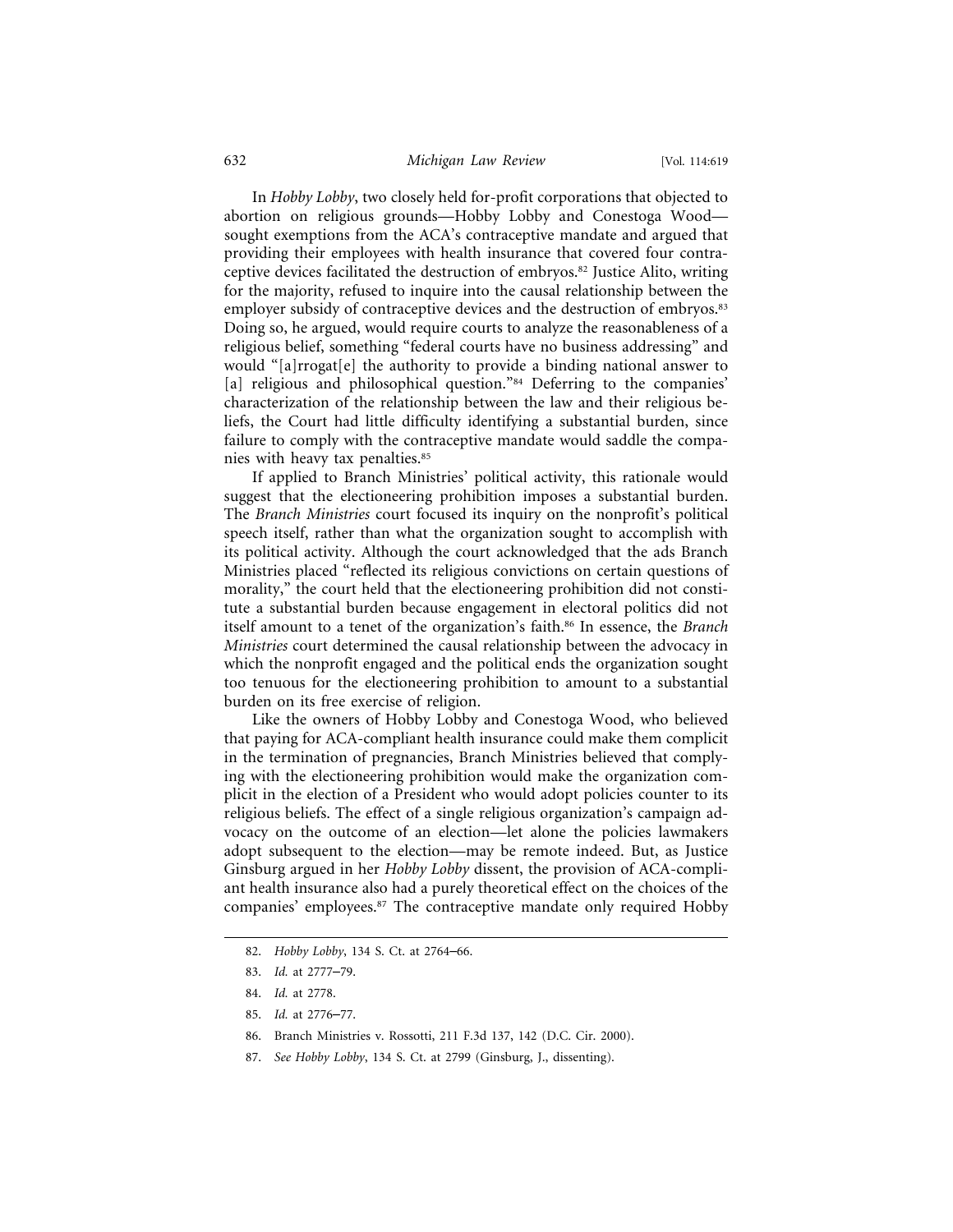Lobby and Conestoga Wood to provide health insurance plans that an employee or dependent could independently utilize to secure free contraceptives.<sup>88</sup> "Any decision to use contraceptives made by a woman covered under Hobby Lobby's or Conestoga's plan," Justice Ginsburg reasoned, "will not be propelled by the Government, it will be the woman's autonomous choice, informed by the physician she consults."89 Similarly, an officeholder's policy choices remain several steps removed from an outside spender, even if those choices embody or undermine values core to the spender's beliefs. By prohibiting inquiry into the attenuation between a government policy and religious exercise, *Hobby Lobby* explicitly rejected the type of causation inquiry that Justice Ginsburg favored.90

Developments since *Hobby Lobby* provide some preliminary evidence to suspect a shift in the evaluation of the substantial burden prong of RFRA claims. The day after issuing its *Hobby Lobby* decision, the Supreme Court once again displayed a high degree of deference to a religious organization in granting an injunction to the Christian liberal arts school Wheaton College, allowing it to opt out of the contraceptive mandate without filling out the form that religious nonprofits must submit to insurers to be freed from the law's requirements.<sup>91</sup> Ironically, in granting the injunction, the Court exempted the college from the very procedure it lauded in *Hobby Lobby* as a less restrictive alternative to obligatory compliance with the contraceptive mandate.<sup>92</sup> In granting the injunction, however, the Court offered no analysis at all concerning the burden on free exercise of religion imposed by the requirement that the college fill out the form.93

Moreover, plaintiffs making RFRA claims in the wake of *Hobby Lobby* have cited the decision for the proposition that attenuation between government policy and an entity's religious practice does not render the burden insubstantial. In *Wieland v. United States Department of Health and Human Services*, for example, a Missouri state senator and his wife argued that the contraceptive mandate forces them to pay for health insurance that will allow their dependent daughters to acquire contraceptives in violation of the couple's religious beliefs.94 On appeal, the plaintiffs urged the Eighth Circuit to interpret *Hobby Lobby* to mean that "[c]laimants like the Wielands are

92. *Hobby Lobby*, 134 S. Ct. at 2782 (noting the option for the Department of Health and Human Services to require insurance companies to separately cover contraceptive costs for objecting companies' employees).

93. *Wheaton Coll.*, 134 S. Ct. at 2807. The Court did caution against reading the injunction as its views on the merits, *id.*, but the Court's willingness to grant such an attenuated religious objection without further inquiry into the substantiality of the burden does suggest a shift in how the Court approaches RFRA claims.

<sup>88.</sup> *Id.*

<sup>89.</sup> *Id.*

<sup>90.</sup> *Id.* at 2777–78 (majority opinion).

<sup>91.</sup> Wheaton Coll. v. Burwell, 134 S. Ct. 2806, 2807 (2014).

<sup>94. 793</sup> F.3d 949, 952 (8th Cir. 2015).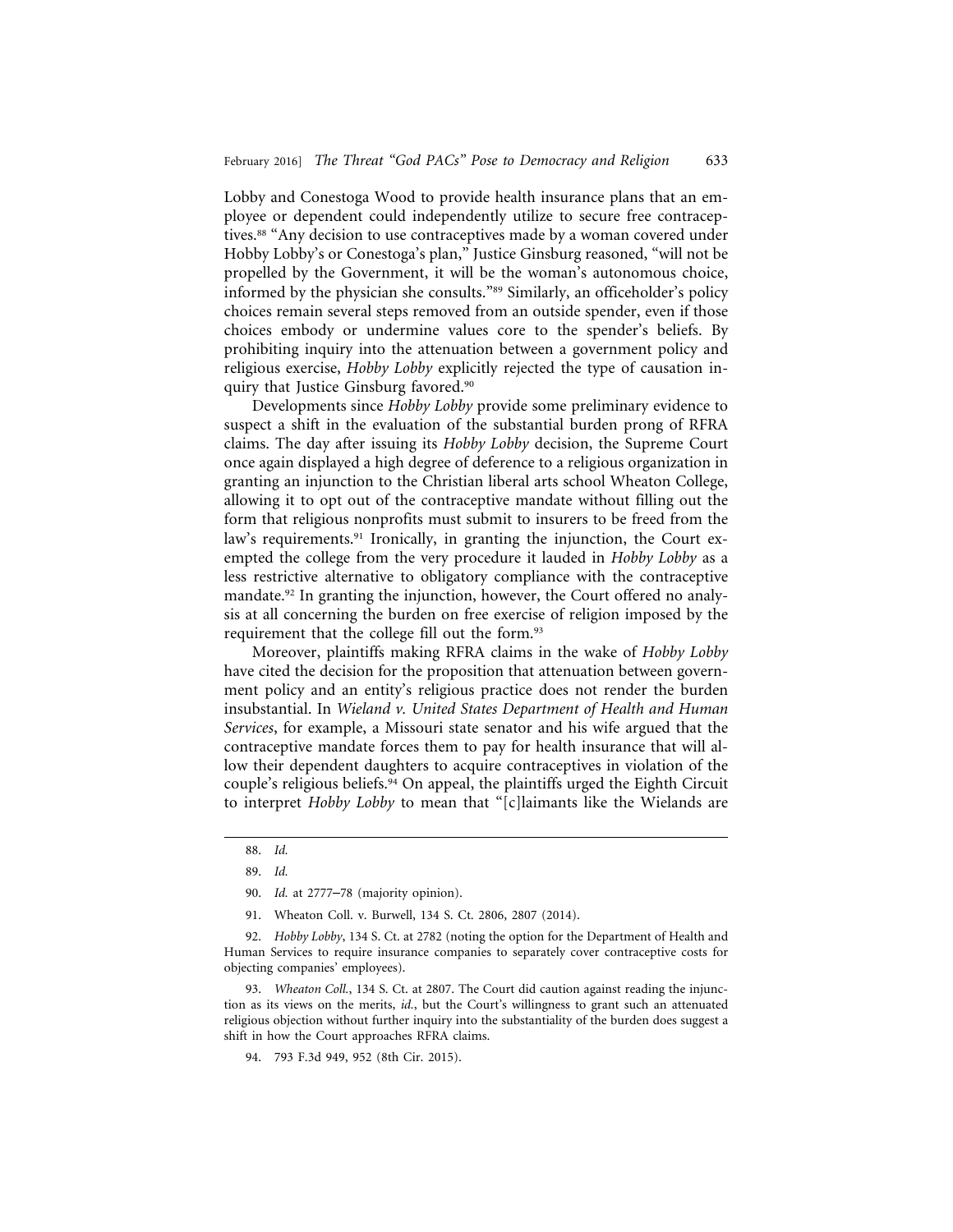judges of whether their consciences are violated, not the Government."95 The court of appeals did not reach the merits of the claim, but did find that the couple demonstrated a sufficient causal connection to establish standing, finding the alleged burden on free exercise of religion "fairly traceable from HHS's enforcement or threatened enforcement of the Mandate."96

The interpretation of *Hobby Lobby* urged by the Wielands comes close to converting RFRA's substantial burden prong into a sincerity test. Few plaintiffs would have difficulty making such a showing. For example, in *Perez v. Paragon Contractors Corp.*, a district court granted a member of the Fundamentalist Church of Jesus Christ of the Latter Day Saints (FLDS) the right to refuse to answer the Department of Labor's questions as part of an investigation into potential child labor violations based on his belief in the need for secrecy concerning church affairs.<sup>97</sup> Because the magistrate judge below raised no credibility findings, the trial judge found that the plaintiff demonstrated the sincerity of his belief simply by stating his position under oath.<sup>98</sup>

Other plaintiffs have read *Hobby Lobby* somewhat less broadly. In *University of Notre Dame v. Burwell*, the university, like Wheaton College, objected to filling out the paperwork necessary to secure an exemption from the contraceptive mandate.<sup>99</sup> Since the ACA requires insurance companies to directly cover the contraceptive needs of workers whose employers are exempt from the mandate, Notre Dame argued that the requirement burdens the university's free exercise of religion by forcing it to facilitate access to contraception.100 In its petition for a writ of certiorari, Notre Dame noted that *Hobby Lobby*:

did not consider whether complying with the regulations would be a "substantial" violation of the plaintiffs' religious beliefs, or whether it would require "substantial" physical exertion. Instead, the Court simply noted that the plaintiffs "object[ed] on religious grounds" to complying with the regulation, and proceeded to ask whether the plaintiffs would incur a substantial *penalty* if they did not comply.101

According to this interpretation, the intervening third parties do not sever the connection between Notre Dame's actions and providing contraception to its students and employees, and the substantial burden inquiry pertains only to the consequences of failing to comply with the government's directives on sincerely held religious grounds.

- 97. No. 2:13CV00281-DS, 2014 WL 4628572, at \*1, \*3–4 (D. Utah Sept. 11, 2014).
- 98. *Perez*, 2014 WL 4628572, at \*3.

<sup>95.</sup> Appellants' Rule 28(j) Letter at 1, Wieland v. U.S. Dep't of Health & Human Servs., 793 F.3d 949 (8th Cir. 2015) (No. 13-3528), ECF No. 50.

<sup>96.</sup> *Wieland*, 793 F.3d at 954–55.

<sup>99.</sup> Univ. of Notre Dame v. Sebelius, 743 F.3d 547, 549–51 (7th Cir. 2014), *vacated sub nom.* Univ. of Notre Dame v. Burwell, 135 S. Ct. 1528 (2015) (mem.).

<sup>100.</sup> *Id.* at 553, 557.

<sup>101.</sup> Petition for Writ of Certiorari at 25–26, Univ. of Notre Dame v. Burwell, 135 S. Ct. 1528 (2015) (No. 14-392), 2014 WL 4978601, at \*25–26 (alteration in original) (quoting Burwell v. Hobby Lobby Stores, Inc., 134 S. Ct. 2751, 2775–79 (2014)).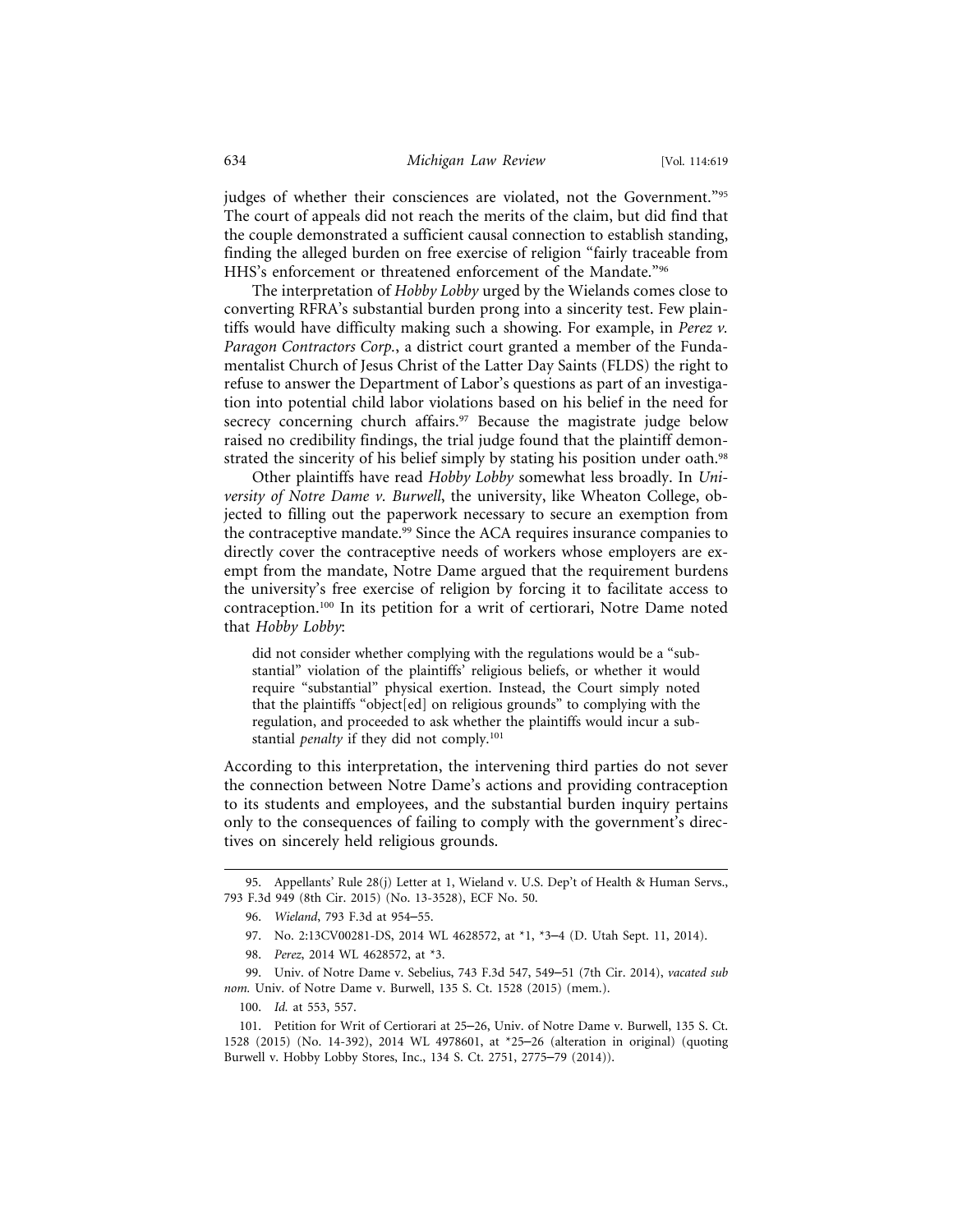These readings of *Hobby Lobby*, of course, do not bind the Supreme Court or lower courts in any fashion,<sup>102</sup> but they do demonstrate the hurdles that courts will face in trying to distinguish claims for religious exemptions from those claimed by Hobby Lobby and Conestoga Wood. By rejecting attenuation as a means to question the substantiality of the burdens imposed on religious practice by government regulation, the Court greatly expanded the potential for individuals and corporations to make successful RFRA claims. No matter how *Hobby Lobby* plays out in lower courts, the facile distinction that the *Branch Ministries* court made between the action in which the organization wished to engage (electioneering) and the ends it sought (among other things, reduced access to abortion and contraceptives) does not cohere with *Hobby Lobby*'s substantial burden inquiry.

## C. *Alternative Outlets for Political Speech Do Not Lessen the Burden*

The alternative method identified by the *Branch Ministries* court for religious organizations to engage in political activity cannot save the electioneering prohibition from RFRA review. Under the electioneering prohibition, religious organizations wishing to engage in political activity find themselves similarly situated to corporations and labor unions prior to *Citizens United v. FEC*, which overturned the ban on corporate and union independent expenditures in federal elections.103 Prior to *Citizens United*, federal law barred corporations and labor unions from spending general treasury funds in national elections.104 But corporations and labor unions could (and still can)

<sup>102.</sup> Indeed, seven of eight circuits that have evaluated the question have held that the procedures designed to accommodate nonprofits and closely held companies that object to the contraceptive mandate do not substantially burden religious exercise, and the Supreme Court has granted certiorari to resolve the split. *Compare* Mich. Catholic Conference & Catholic Family Servs. v. Burwell, Nos. 13-2723, 13-6640, 2015 WL 4979692, at \*9 (6th Cir. Aug. 21, 2015) (finding no substantial burden), Catholic Health Care Sys. v. Burwell, No. 14-427-cv, 2015 WL 4665049, at \*9 (2d Cir. Aug. 7, 2015) (same), Little Sisters of the Poor Home for the Aged v. Burwell, 794 F.3d 1151, 1187 (10th Cir.), *cert. granted*, 2015 WL 6759642 (Nov. 6, 2015) (mem.) (same), Wheaton Coll. v. Burwell, 791 F.3d 792, 797 (7th Cir. 2015) (same), E. Tex. Baptist Univ. v. Burwell, 793 F.3d 449, 459 (5th Cir.), *cert. granted*, 2015 WL 4127312 (Nov. 6, 2015) (mem.) (same), Univ. of Notre Dame v. Burwell, 786 F.3d 606, 611–12 (7th Cir. 2015) (same), Geneva Coll. v. Sec'y U.S. Dep't of Health & Human Servs., 778 F.3d 422, 439–42 (3d. Cir.), *cert. granted sub nom.* Geneva Coll. v. Burwell, 2015 WL 4765464 (Nov. 6, 2015) (mem.) (same), *and* Priests for Life v. U.S. Dep't of Health & Human Servs., 772 F.3d 229, 237 (D.C. Cir. 2014), *cert. granted*, 2015 WL 6759640 (Nov. 6, 2015) (same), *with* Sharpe Holdings, Inc. v. U.S. Dep't of Health & Human Servs., 801 F.3d 927, 937 (8th Cir. 2015) (finding a substantial burden); *see also* Marty Lederman, *Update on the Contraception Coverage Regulations and Litigation*, Balkinization, http://balkin.blogspot.com/2015/07/update-oncontraception-coverage.html [http://perma.cc/9N27-FZXS].

<sup>103.</sup> Citizens United v. FEC, 558 U.S. 310, 365 (2010).

<sup>104. 2</sup> U.S.C. § 441b (2012) (recodified at 52 U.S.C. § 30118), *invalidated by* Citizens United v. FEC, 558 U.S. 310 (2010).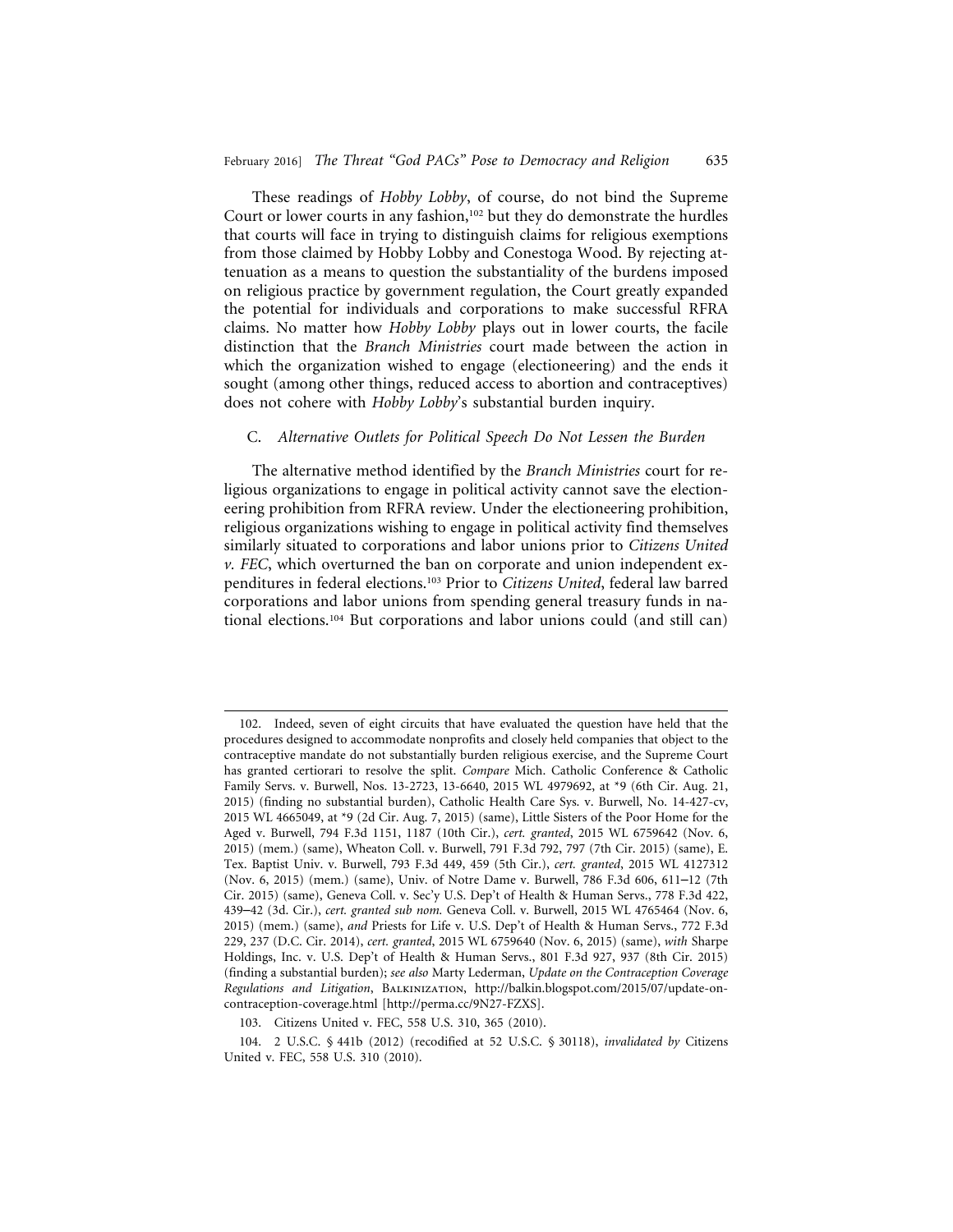create PACs funded by voluntary contributions from employees, stockholders, or members for the purposes of making contributions and independent expenditures in national elections.105

In *Citizens United*, the Supreme Court held that this alternative means of engaging in the political process did not alleviate the First Amendment injury caused by the corporate-expenditure ban. First, the Court reasoned that corporations and their connected PACs are separate entities and that a PAC's speech cannot serve as a proxy for corporate speech.<sup>106</sup> Second, the Court stated that "PACs are burdensome alternatives . . . [that] are expensive to administer and subject to extensive regulations."107 Among other things, the Court identified the requirements that PACs regularly disclose the donations they receive and contributions and expenditures they give as features that make the vehicle an onerous alternative to direct political activity.108 *Citizens United* relieved corporations and labor unions of this encumbrance, freeing them to directly spend money from their general treasuries in federal elections.109

Like corporations prior to *Citizens United*, religious organizations cannot make independent expenditures in elections due to the electioneering prohibition. As *Branch Ministries v. Rossotti* suggests, however, such entities may form  $501(c)(4)$ s with affiliated PACs to engage in political activity.<sup>110</sup> But *Citizens United*'s rejection of the idea that PACs constitute a separate avenue for corporate political speech applies with equal or greater force to the proposed vehicle for religious speech. To engage in the full panoply of political activity, a religious organization must operate not one, but two entities. If operating a PAC is a burdensome alternative to directly making independent expenditures, then operating a  $501(c)(4)$  and PAC is even more burdensome.111 And just as the PAC exception to the corporate-expenditure ban in *Citizens United* did not allow corporations to speak,<sup>112</sup> the ability for religious organizations to form  $501(c)(4)$ s with affiliated PACs does not remove the burden on free exercise of religion imposed by the electioneering prohibition.

If the electioneering prohibition remains legal in the aftermath of *Hobby Lobby* and *Citizens United*, a claim for a RFRA exemption to the prohibition is likely to advance past the substantial burden stage of the test.

- 110. 211 F.3d 137, 143–44 (D.C. Cir. 2000).
- 111. *See Branch Ministries*, 211 F.3d at 143–44.
- 112. *Citizens United*, 558 U.S. at 337.

<sup>105.</sup> *Id.* § 441b(b)(2).

<sup>106.</sup> *Citizens United*, 558 U.S. at 337.

<sup>107.</sup> *Id.*

<sup>108.</sup> *Id.* at 338–39.

<sup>109.</sup> *Id.* at 365; *see also* Am. Tradition P'ship v. Bullock, 132 S. Ct. 2490, 2491 (2012) (per curiam) (extending *Citizens United* to invalidate Montana's corporate independent expenditure ban).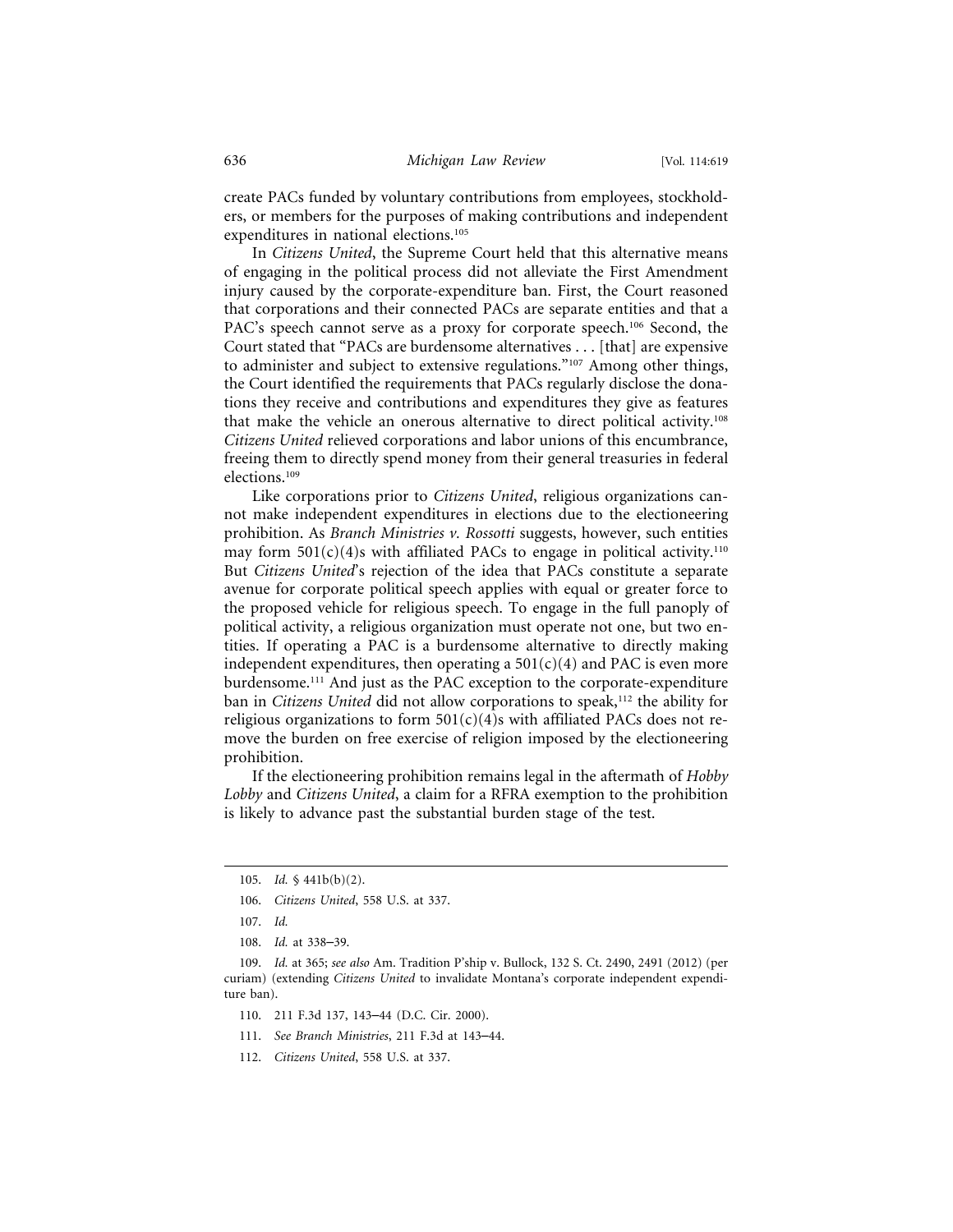## III. The Electioneering Prohibition Ensures Separation BETWEEN CHURCH AND STATE

Although the electioneering prohibition substantially burdens the free exercise of religion, RFRA permits facially neutral laws that encroach on religious practice if they are the least restrictive means of serving a compelling state interest.<sup>113</sup> While the electioneering prohibition may provide salutatory benefits for American democracy by limiting the corrupting influence of undisclosed spending in elections and government subsidization of partisan politics, Section III.A argues that these interests cannot insulate the law from invalidation under RFRA's strict scrutiny analysis. Section III.B, however, argues that the electioneering prohibition *can* be justified as the least restrictive means of preventing undue entanglement between government and religion. Paradoxically, greater accommodation of religious dissent necessitates a higher degree of government intrusion in religious entities' affairs. Rather than argue that the electioneering prohibition serves an important role in American democracy in spite of its impact on religious freedom, supporters should emphasize the critical way in which it promotes religious practice by keeping the spheres of government and religion separate.

## A. *Unavailable Government Interests*

The electioneering prohibition is not narrowly tailored to the government's interest in combating corruption or its interest in preventing taxpayer subsidization of partisan political activity.

## 1. Anticorruption Rationale

*Citizens United* forecloses an argument that the electioneering prohibition can be justified as a prophylaxis against the corrupting influence of unlimited, undisclosed spending in elections. As discussed *supra*, religious

<sup>113. 42</sup> U.S.C. § 2000bb-1(b) (2012). *Hobby Lobby* contains ambiguous analysis of the RFRA test, with the majority arguing that the Religious Land Use and Institutionalized Persons Act of 2000 (RLUIPA), 42 U.S.C. §§ 2000cc–2000cc-5, modified RFRA by requiring accommodation of religion "to the maximum extent permitted." Burwell v. Hobby Lobby Stores, Inc., 134 S. Ct. 2751, 2761–62 (2014) (quoting 42 U.S.C. § 2000cc-3(g) (2012)). The majority made this argument, however, to rebut the principal dissent's suggestion that the Free Exercise Clause case law prior to *Employment Division, Department of Human Resources of Oregon v. Smith*, 494 U.S. 872 (1990), which RFRA restored, denied Free Exercise Clause protection to corporations. *Hobby Lobby*, 134 S. Ct. at 2772 ("It is simply not possible to read these provisions as restricting the concept of the 'exercise of religion' to those practices specifically addressed in our pre-*Smith* decisions."). This line of reasoning has potentially broad consequences if divorce of RFRA from prior First Amendment jurisprudence requires some sort of scrutiny even more robust than traditional strict scrutiny. This Note, however, assumes that RFRA demands a level of judicial review no more searching than that required in *Sherbert v. Verner*, 374 U.S. 398, 403 (1963) (requiring government action that substantially burdens religious practice to be justified by a compelling state interest).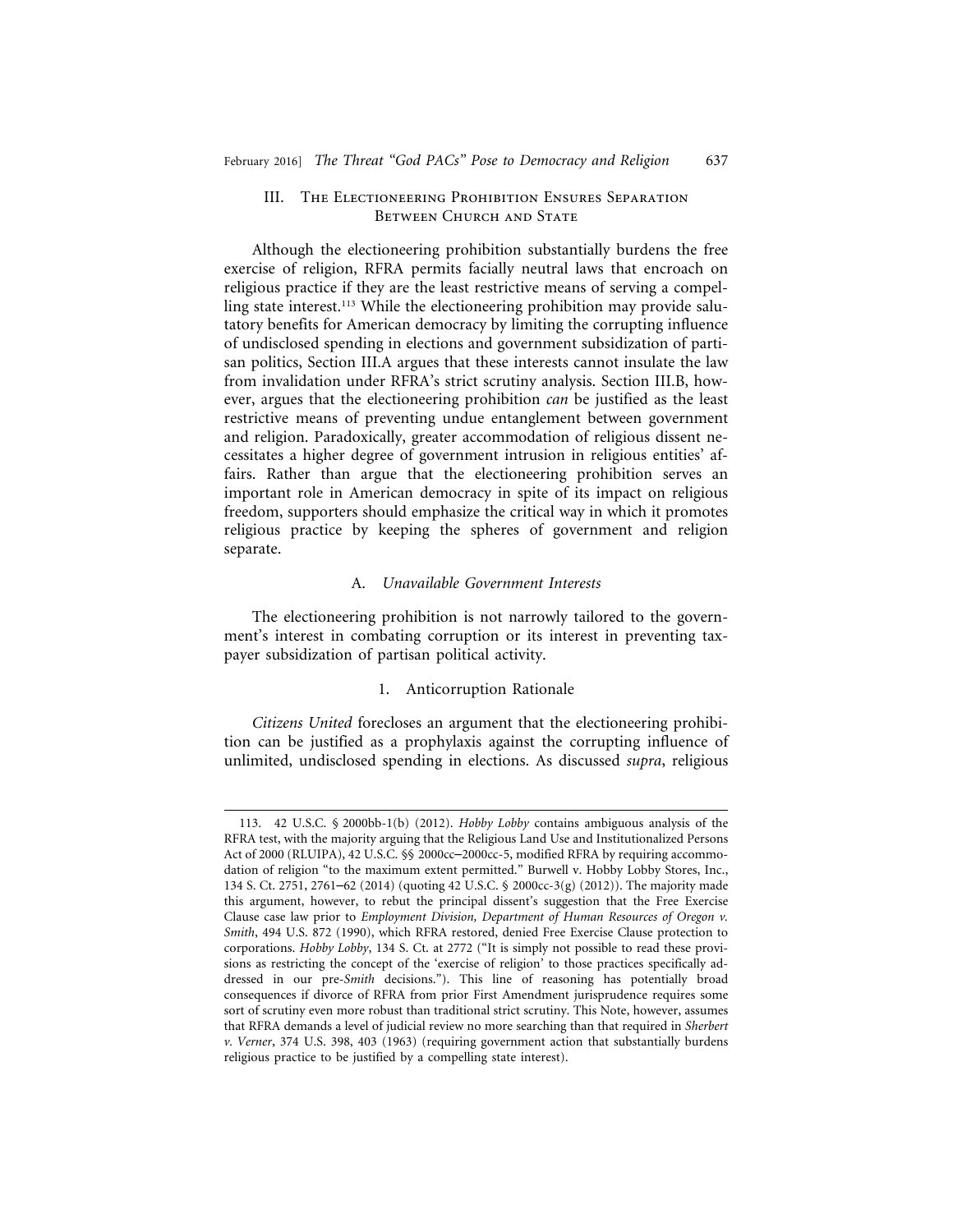organizations operating under the electioneering prohibition find themselves similarly situated to corporations and labor unions prior to the landmark campaign finance decision.114 Just as *Citizens United* undercuts the argument that alternative vehicles for engaging in politics minimizes the burden that the electioneering prohibition imposes on religious practice, the decision likely precludes justification of the provision on the grounds that it combats the corrupting influence of money in politics. The *Citizens United* Court held that the ban on corporate and union independent expenditures could not be justified as furthering the government's compelling interest in preventing corruption or the appearance thereof.115 The Court reasoned that independent political spending, in contrast to direct contributions from individuals and groups to candidates, carries less risk of corruption.<sup>116</sup> The Court elaborated that categorical bans on spending go "well beyond the Government's interest"<sup>117</sup> and constitute an "asymmetrical" remedy.<sup>118</sup> Instead, the Court held disclosure to be "a less restrictive alternative" to an outright ban that provides critical information to voters and promotes accountability.<sup>119</sup>

The  $501(c)(3)$  electioneering prohibition, like the corporate and union independent expenditure ban, categorically bars political spending by an entity. Though RFRA protects religious practice, rather than freedom of speech, any law that substantially burdens the free exercise of religion must also be narrowly tailored to serve a compelling state interest.<sup>120</sup> If the anticorruption rationale could not rescue the corporate independent expenditure ban from a free speech challenge, then it likely cannot provide safe harbor for the electioneering prohibition under RFRA's strict scrutiny analysis. As with the corporate independent expenditure ban, the electioneering prohibition goes beyond restricting the direct flow of money to political candidates that the Court has deemed corruptive.121 Any risk of corruption posed by  $501(c)(3)$  campaign spending also appears minimal when one considers the amount of unrestricted and undisclosed spending by social welfare organizations in the wake of *Citizens United*. 122 Tax-exempt 501(c)(4)s spent over \$257 million on independent expenditures in the 2012 presidential and congressional elections alone, 123 and undisclosed spending accounted for

120. 42 U.S.C. § 2000bb(b)(1) (2012); *see also* Sherbert v. Verner, 374 U.S. 398, 403 (1963).

121. *See supra* note 36 and accompanying text.

122. *Cf. Citizens United*, 588 U.S. at 360 ("[I]ndependent expenditures do not lead to, or create the appearance of, *quid pro quo* corruption. In fact, there is only scant evidence that independent expenditures even ingratiate.").

123. Outside Spending, OPENSECRETS.ORG, https://www.opensecrets.org/outsidespending/ fes\_summ.php?cycle=2012 [http://perma.cc/7NZG-9HY5].

<sup>114.</sup> *See supra* Section II.C.

<sup>115.</sup> *See Citizens United*, 558 U.S. at 357.

<sup>116.</sup> *Id.*

<sup>117.</sup> *Id.*

<sup>118.</sup> *Id.* at 361.

<sup>119.</sup> *Id.* at 369–71.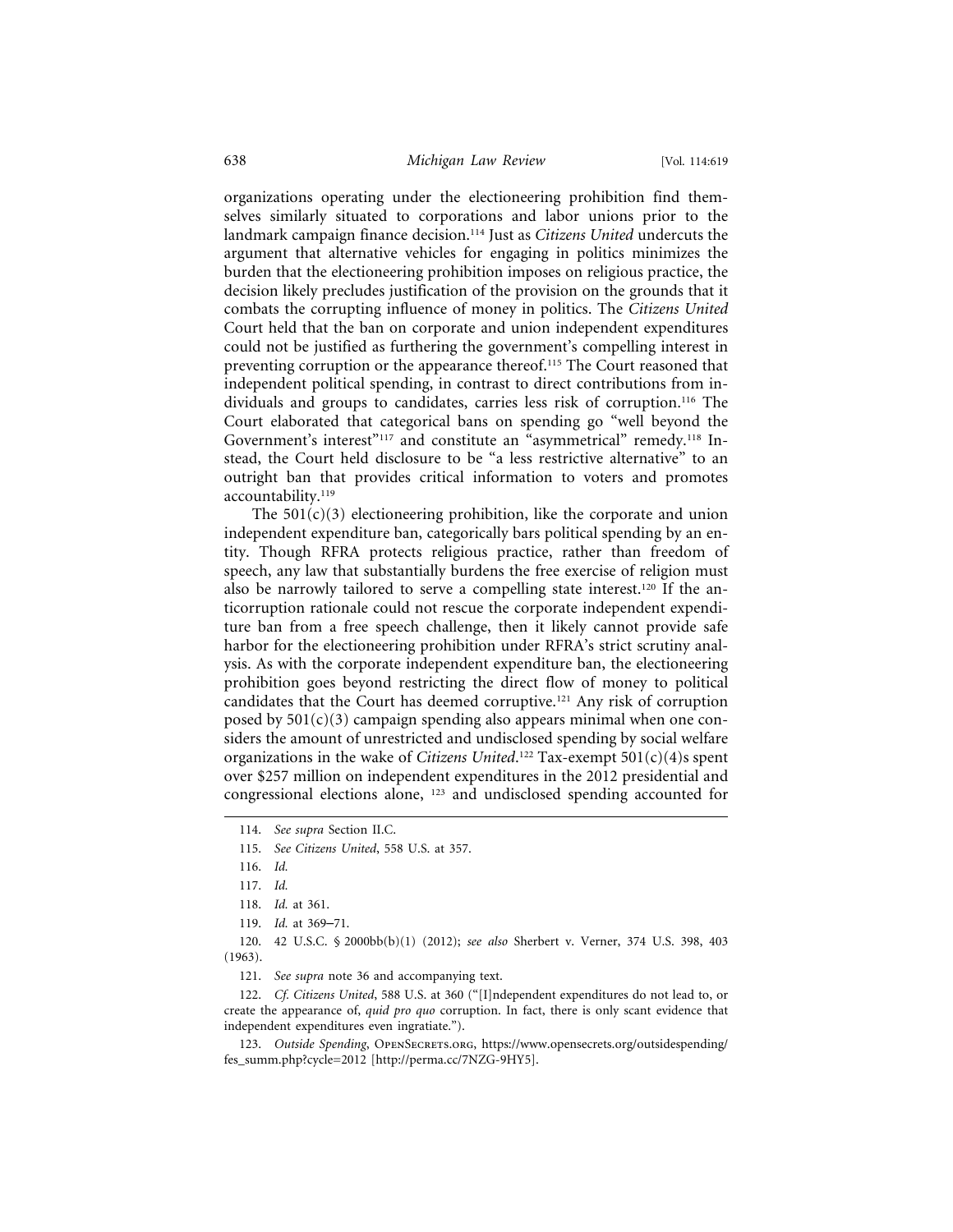over 30 percent of the money spent by outside groups.124 With unregulated money already playing such a large role in elections, the electioneering prohibition surely cannot be justified by whatever additional corrupting consequences it holds at bay. Just as disclosure constituted a less restrictive alternative to the corporate independent expenditure ban, increasing reporting requirements for politically active  $501(c)(3)$ s would infringe on the free exercise of religion to a lesser degree than an outright ban on partisan political activity by religious organizations.

One might argue that houses of worship pose a special risk as conduits of political spending because of the rules that govern their formation. For example, houses of worship, unlike other  $501(c)(3)$  organizations, need not file with the IRS to begin receiving tax benefits.125 Without the electioneering prohibition, individuals interested in spending and soliciting unlimited amounts of money in elections could declare themselves a house of worship without any determination by the IRS that the organization qualifies for tax-exempt status. But  $501(c)(4)$  social welfare organizations can also self-declare their proper classification and begin receiving tax benefits without IRS scrutiny.<sup>126</sup> To the extent that this exemption from the notice requirements that apply to other  $501(c)(3)$  organizations poses additional corruption risks, requiring houses of worship that wish to engage in electioneering activity to file with the IRS would constitute a less restrictive means of furthering the government's goals. The special rules governing the formation of houses of worship for taxation purposes do not justify an outright ban on electioneering activity.

## 2. Government Subsidization of Partisan Political Activity

While both the district and appellate courts in *Branch Ministries*, upheld the electioneering prohibition on the grounds that it did not substantially burden the free exercise of religion,<sup>127</sup> the lower court also stated that the provision constituted the least restrictive means of pursuing the compelling interest in preventing government subsidization of partisan political activity.128 In an earlier case upholding the electioneering prohibition against a challenge under the Free Exercise Clause,<sup>129</sup> the Tenth Circuit characterized tax-exempt status as a "matter $[ \ ]$  of legislative grace." 130 The conditions set forth in  $\frac{1}{2}$  501(c)(3), the court stated, "stem from the Congressional policy

<sup>124.</sup> Outside Spending by Disclosure, Excluding Party Committees, OPENSECRETS.ORG, http://www.opensecrets.org/outsidespending/disclosure.php [http://perma.cc/4KGU-EWEZ].

<sup>125. 26</sup> C.F.R. § 1.508-1(a)(3)(a) (2015); *see also* IRS, *supra* note 53, at 3.

<sup>126.</sup> S*ee* IRS, IRS Pub. 557, Tax-Exempt Status for Your Organization 47–48 (2015), http://www.irs.gov/pub/irs-pdf/p557.pdf [http://perma.cc/3BP3-KY2V].

<sup>127.</sup> Branch Ministries v. Rossotti, 211 F.3d 137, 142 (D.C. Cir. 2000); Branch Ministries, Inc. v. Rossotti, 40 F. Supp. 2d 15, 17, 24–27 (D.D.C. 1999).

<sup>128.</sup> *Branch Ministries, Inc.*, 40 F. Supp. 2d at 25–26.

<sup>129.</sup> U.S. CONST. amend. I, cl. 2.

<sup>130.</sup> Christian Echoes Nat'l Ministry, Inc. v. United States, 470 F.2d 849, 854 (10th Cir. 1972).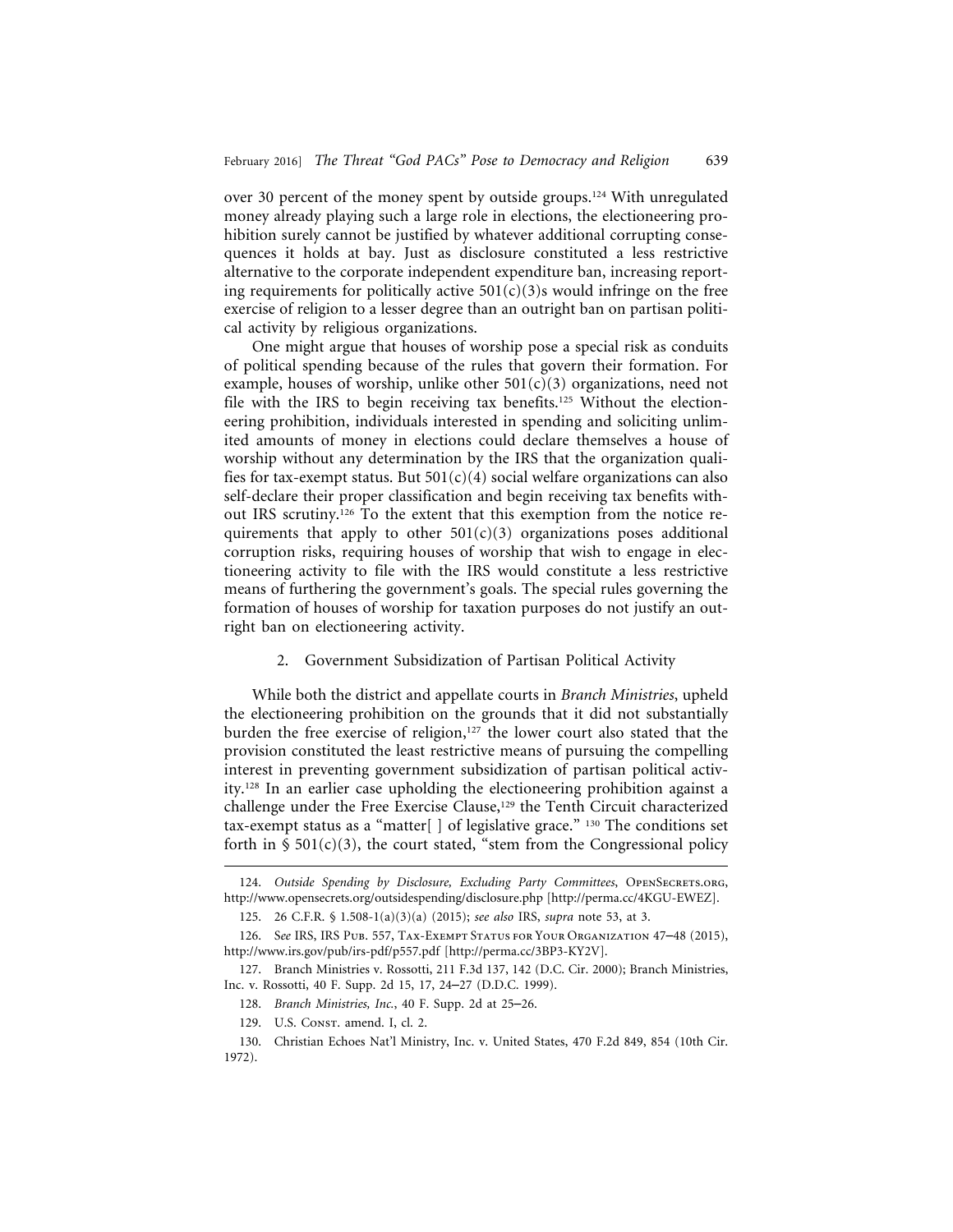that the United States Treasury should be neutral in political affairs and that substantial activities directed to attempts to influence legislation or affect a political campaign should not be subsidized."131 Whether in response to a RFRA or Free Exercise Clause challenge, both courts reasoned that the electioneering prohibition could survive strict scrutiny because of the compelling need for the federal government to remain neutral in partisan political fights.

To the extent that the electioneering prohibition could be supported by a political neutrality rationale before *Citizens United* fueled an explosion of outside spending, 132 that justification cannot save the electioneering prohibition today. One might distinguish  $501(c)(3)$  organizations from the  $501(c)(4)$  organizations newly involved in electoral politics because donors to the former but not the latter can receive tax deductions for contributions.133 But the Supreme Court has treated tax-exempt status as a form of subsidy. Upholding the IRS revocation of tax-exempt status to segregated private schools,134 the Court in *Bob Jones University v. United States* reasoned that "taxpayers can be said to be indirect and vicarious 'donors' " to taxexempt organizations.<sup>135</sup> Just as taxpayers provided indirect support for the discriminatory policies of the colleges before the IRS took corrective action, the government currently subsidizes the political activity of  $501(c)(4)$  social welfare organizations by according them tax-exempt status. Also, in *Regan v. Taxation with Representation of Washington*, which upheld § 501(c)(3)'s restriction on lobbying activity, the Court made no distinction between tax exemptions and deductions, characterizing both as forms as government subsidy.<sup>136</sup>

Beyond  $501(c)(4)$  organizations, political organizations—which include political parties, candidate committees, super PACs, traditional PACs, and state issue advocacy organizations<sup>137</sup>—all qualify as tax-exempt organizations under § 527 of the tax code.<sup>138</sup> Historically, political organizations did not receive a tax exemption. Until 1975, the Code offered no formal tax benefits to groups engaged in political activity, but the IRS treated contributions to such groups as nontaxable gifts.  $139$  Congress enacted § 527 in response to the IRS decision in 1973 to begin taxing political groups.<sup>140</sup>

- 133. *See* I.R.C. § 170(a)(1), (c) (2012).
- 134. Bob Jones Univ. v. United States, 461 U.S. 574 (1983).

136. 461 U.S. 540, 544 (1983).

137. *See* I.R.C. § 527(e)(1)–(2); Richard Briffault, *Super PACs*, 96 Minn. L. Rev. 1644, 1648 (2012).

138. I.R.C. § 527(a).

139. ERIKA LUNDER, CONG. RESEARCH SERV., RL 33377, TAX-EXEMPT ORGANIZATIONS: POLITICAL ACTIVITY RESTRICTIONS AND DISCLOSURE REQUIREMENTS 17 (2007)

140. *Id.* at 17–18.

<sup>131.</sup> *Id.* (emphasis omitted).

<sup>132.</sup> *See supra* notes 122–124 and accompanying text.

<sup>135.</sup> *Id.* at 591.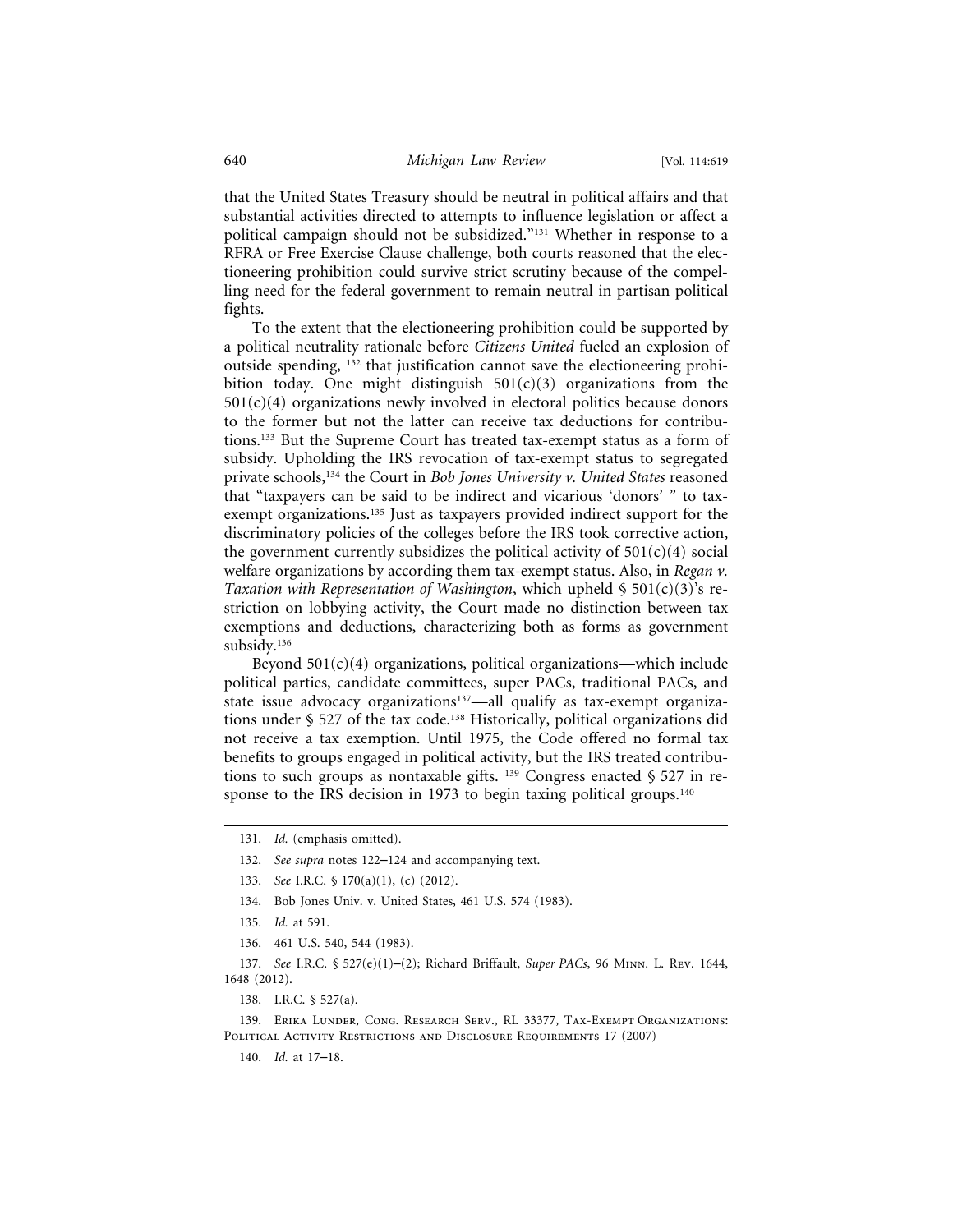Congress's choice to grant tax-exempt status to political organizations came with a significant price tag. For the subset of these organizations that engages in federal electoral activity, receipts totaled over \$8.8 billion in 2012 alone.141 If the federal government taxed the revenue raised by such groups through donations in the same manner that it taxes for-profit corporations (assuming no deductions, credits, or other means of reducing tax liability), the IRS would collect an additional \$3 billion in revenue.142 This figure does not even take into account the receipts of 527s engaged in state and local politics, which do not file with the Federal Election Commission.<sup>143</sup> In short, by extending tax-exempt status to social welfare and political organizations, the federal government forgoes a significant amount of revenue. While a less direct benefit than a tax deduction, a tax exemption certainly constitutes a form of subsidy. Given the substantial indirect government benefits that redound to other types of organizations besides  $501(c)(3)$ s engaged in partisan political activity, the federal government cannot justify an outright ban on political speech based on a supposed preference to keep taxpayer dollars out of politics.

## B. *Maintaining the Wall Between Church and State*

When the Tenth Circuit upheld the electioneering prohibition under the Free Exercise Clause,<sup>144</sup> it stated that the policy serves the "overwhelming and compelling Governmental interest . . . of guarantying that the wall separating church and state remain[s] high and firm."<sup>145</sup> The court did not explain how removing the prohibition would undermine the Establishment Clause, and its treatment of the issue seems conclusory. But a closer examination of the Tenth Circuit's rationale offers a fruitful defense of the electioneering prohibition.

By arguing that the electioneering prohibition serves the government's compelling interest in maintaining a strong separation between church and state, this Note does not make the stronger claim that the electioneering prohibition is constitutionally required. The Supreme Court's jurisprudence confirms that government accommodation of religious practice does not, by

145. Christian Echoes Nat'l Ministry, Inc. v. United States, 470 F.2d 849, 857 (10th Cir. 1972).

<sup>141.</sup> FEC, 2012 Committee Summary, http://fec.gov/data/CommitteeSummary.do?for mat=csv&election\_yr=2012 [http://perma.cc/NJ6X-5GA3] (sum of entries in column labeled "tot\_rec").

<sup>142.</sup> This calculation is based on application of tax brackets described in I.R.C. § 11(b) to total receipts of each political organization that filed with the Federal Election Commission during the 2012 election cycle.

<sup>143.</sup> *See* Political Committee Status, 72 Fed. Reg. 5,595, 5,598 (Feb. 7, 2007) (to be codified at 11 C.F.R. pt. 100) ("[V]irtually all political committees are 527 organizations. It does not necessarily follow that all 527 organizations are or should be registered as political committees. . . . By definition, 527 organizations may engage in a host of State, local, and nonelectoral activity well outside the Commission's jurisdiction.").

<sup>144.</sup> U.S. Const. amend. I, cl. 2.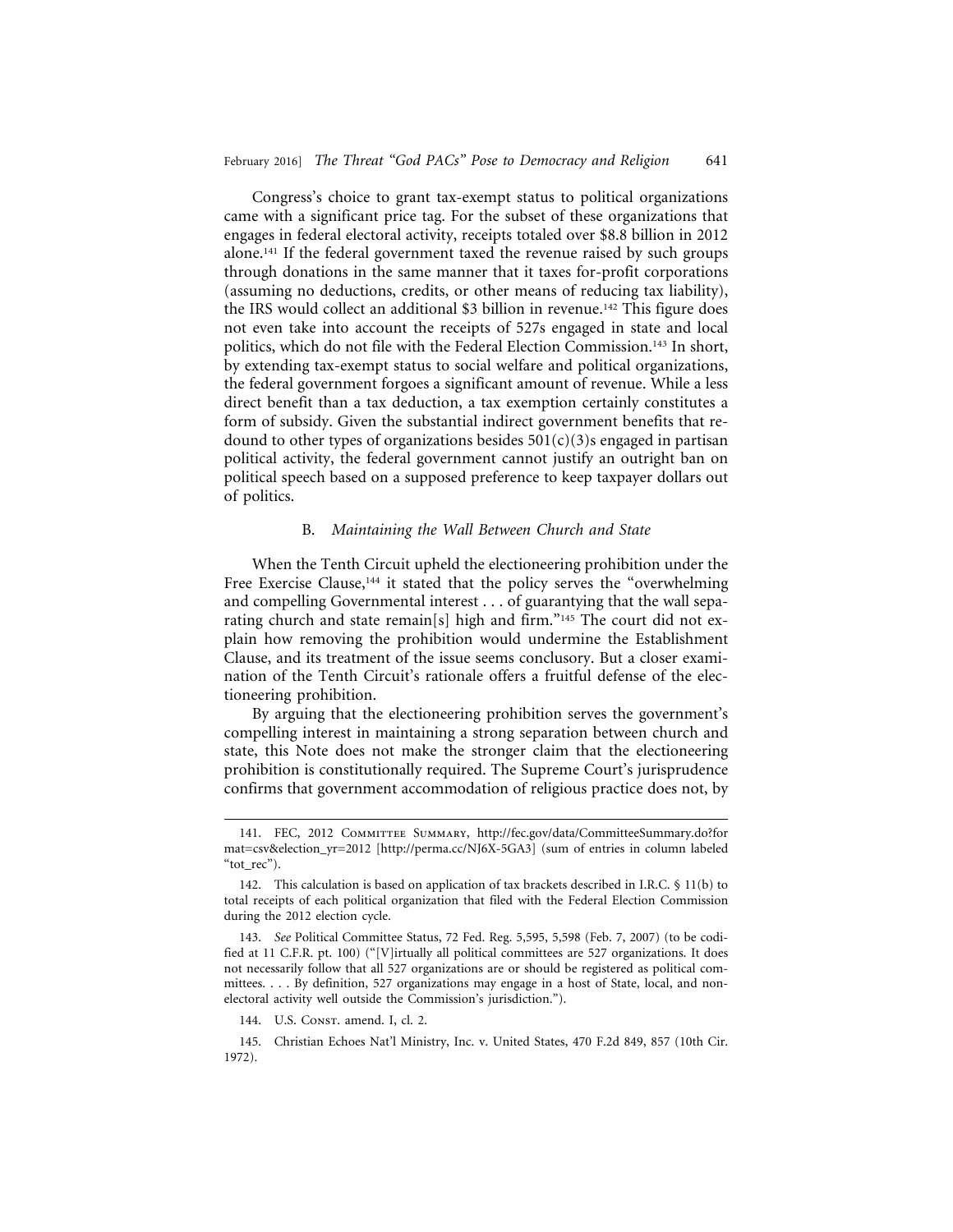itself, offend First Amendment principles. 146 And minimal levels of political activity by houses of worship—such as a religious leader endorsing a candidate from the pulpit—would not raise Establishment Clause concerns. But more extensive political involvement—such as funding independent expenditures—could prompt more invasive government efforts to police the activities of tax-subsidized religious groups. Conceivably, RFRA may permit the government to guard against Establishment Clause violations by drawing a bright line preventing the religious groups it subsidizes from engaging in activity likely to lead to intrusive oversight. 147 By prohibiting activities by tax-subsidized groups that carry a demonstrated risk of entangling the government in the internal affairs of religious entities, the electioneering prohibition furthers the government's compelling interest in reinforcing the wall separating church and state.

*Lemon v. Kurtzman* provides the reigning test for identifying an Establishment Clause violation and therefore provides a useful framework for identifying entanglement threats posed by permitting political activity by religious organizations.<sup>148</sup> For a statute to be valid under the Establishment Clause it (1) must have a secular legislative purpose, (2) must not have the primary effect of advancing or inhibiting religion, and (3) must not lead to excessive entanglement between government and religion.<sup>149</sup>

Exempting religious organizations from the electioneering prohibition would not run afoul of the secular purpose requirement. The Supreme

149. Lemon v. Kurtzman, 403 U.S. 602, 612–13 (1971).

<sup>146.</sup> *E.g.*, Cutter v. Wilkinson, 544 U.S. 709, 719–20 (2005) (upholding RLUIPA); Corp. of the Presiding Bishop of the Church of Jesus Christ of the Latter-Day Saints v. Amos, 483 U.S. 327, 338, 340 (1987) (upholding Title VII of the Civil Rights Act of 1964's religious exemption); Hobbie v. Unemployment Appeals Comm'n of Fla., 480 U.S. 136, 144–45 (1987) ("This Court has long recognized that the government may (and sometimes must) accommodate religious practices and that it may do so without violating the Establishment Clause.").

<sup>147.</sup> The Court has acknowledged that "[a]t some point, accommodation may devolve into an 'unlawful fostering of religion.' " *Amos*, 483 U.S. at 334–35 (quoting *Hobbie*, 480 U.S. at 145). In addition, the Court has noted that facially valid religious exemptions may be challenged under the Establishment Clause on an as-applied basis when they impose significant burdens on third parties. *Cutter*, 544 U.S. at 725–26. Without question, Congress has a compelling interest in preventing core Establishment Clause violations. I contend further that this interest extends to providing prophylactic protection by preempting as-applied challenges that would emerge when a law is deemed likely to lead to entanglement between government and religion or government endorsement of religion.

<sup>148.</sup> Some scholars and jurists believe *Lemon v. Kurtzman* and its progeny distorted the original meaning of the Establishment Clause. *See supra* note 30. Nevertheless, the *Lemon* test "remains the prevailing analytical tool for the analysis of Establishment Clause claims." Doe *ex rel.* Doe v. Elmbrook Sch. Dist., 687 F.3d 840, 849 (7th Cir. 2012) (quoting Books v. City of Elkhart, 235 F.3d 292, 301 (7th Cir. 2000)). For recent examples of applications of the *Lemon* test by appellate courts, see, Am. Atheists, Inc. v. Port Auth. of N.Y. & N.J., 760 F.3d 227, 237–45 (2d Cir. 2014); Liberty Univ., Inc. v. Lew, 733 F.3d 72, 101–02 (4th Cir. 2013); Barnes-Wallace v. City of San Diego, 704 F.3d 1067, 1082–84 (9th Cir. 2012); Satawa v. Macomb Cty. Rd. Comm'n, 689 F.3d 506, 526–28 (6th Cir. 2012). The analysis that follows will likely prove unpersuasive and unsatisfying for those who reject the *Lemon* test entirely, but this Note assumes the continuing viability of the *Lemon* framework.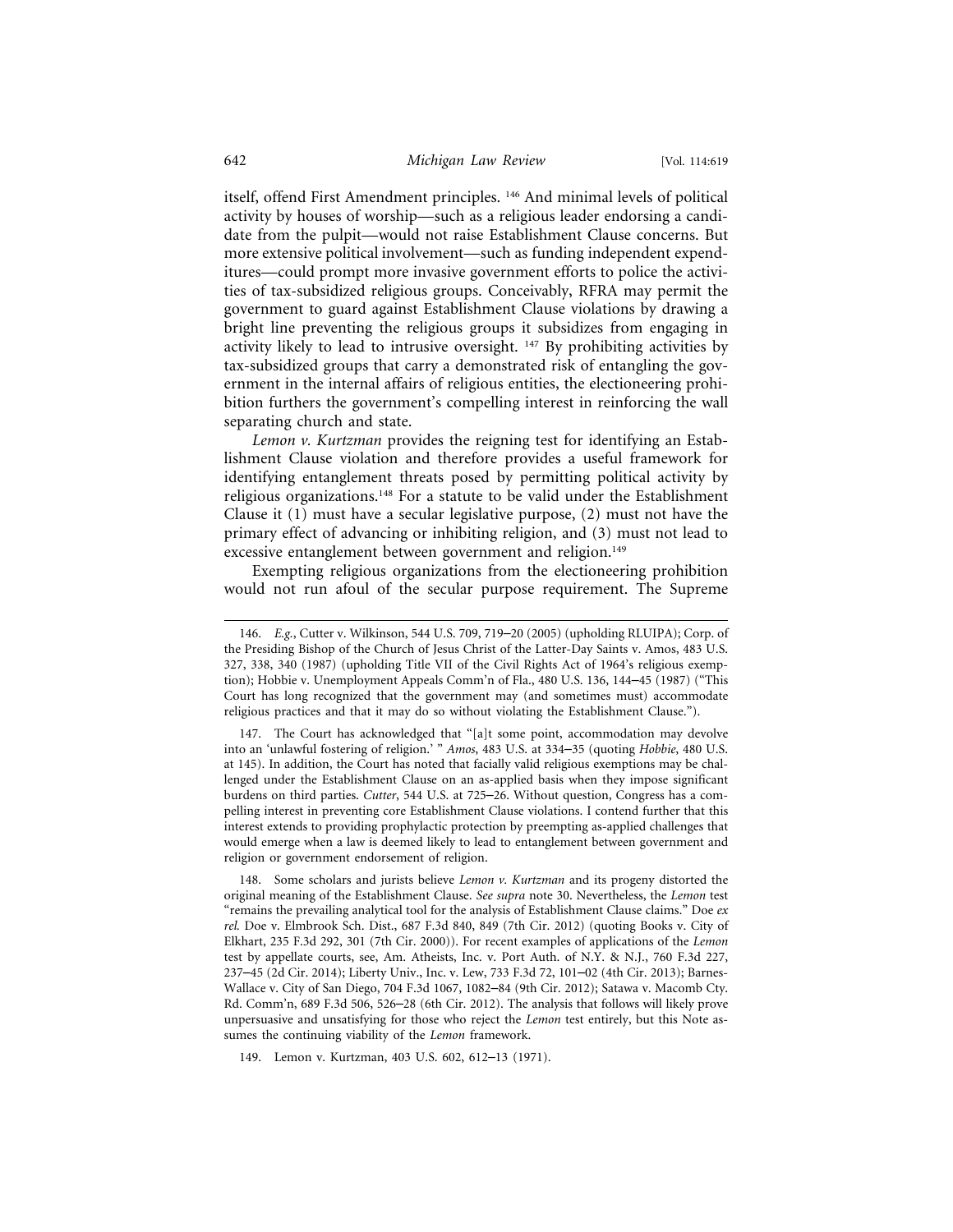Court has recognized the desire to "alleviate significant governmental interference with the ability of religious organizations to define and carry out their religious missions" as a permissible legislative purpose.150 In this vein, an exemption from the electioneering prohibition would not have the advancement of religion as its primary effect, because it merely eliminates a government-imposed obstacle to religious groups furthering their goals through the political process.

Nor would a religious exemption from the electioneering prohibition have the primary effect of enhancing or inhibiting religion. In *Amos*, the Court clarified that a law does not fail the "primary effect" prong of the *Lemon* test "simply because it *allows* churches to advance religion, which is their very purpose."151 Rather, for a law to have the primary effect of advancing religion, "the *government itself* [must] advance[ ] religion through its own activities and influence."152 While permitting religious organizations to electioneer undoubtedly would enhance the ability of such entities to further their religious missions, any fruits of religious organizations' political activity would be the product of the groups' efforts, not the government's designs. The facial validity of the electioneering prohibition under the *Lemon* test's first two prongs underscores that, in many contexts, the government can and should grant religious accommodations when the accommodations create no perceivable risk of Establishment Clause violations.

Lifting the electioneering prohibition, however, *could* lead to an excessive entanglement between government and religion. While an exemption from the electioneering prohibition would not inevitably lead to such entanglement, it would create a risk sufficient to justify the prohibition as a prophylactic measure without violating RFRA. In *Lemon*, the Court held that state financial assistance of private parochial schools created an excessive entanglement between government and religion and violated the Establishment Clause.153 Because the programs invalidated in *Lemon* as a condition for aid required subsidized teachers to refrain from teaching religious content, the Supreme Court found that the law required "comprehensive, discriminating, and continuing state surveillance" to ensure adherence to the conditions. This created an "excessive and enduring entanglement between state and church."154

Similarly, lifting the electioneering prohibition would likely prompt more invasive IRS involvement in the day-to-day activities of religious organizations that engage in substantial amounts of political activity. While  $501(c)(3)$ s cannot electioneer, they can lobby elected officials and government agencies under current law, so long as the activity does not constitute a "substantial part" of their efforts.<sup>155</sup> To determine whether organizations

<sup>150.</sup> *Amos*, 483 U.S. at 335.

<sup>151.</sup> *Id.* at 337.

<sup>152.</sup> *Id.*

<sup>153. 403</sup> U.S. at 613–14.

<sup>154.</sup> *Lemon*, 403 U.S. at 618–22.

<sup>155.</sup> I.R.C. § 501(c)(3) (2012).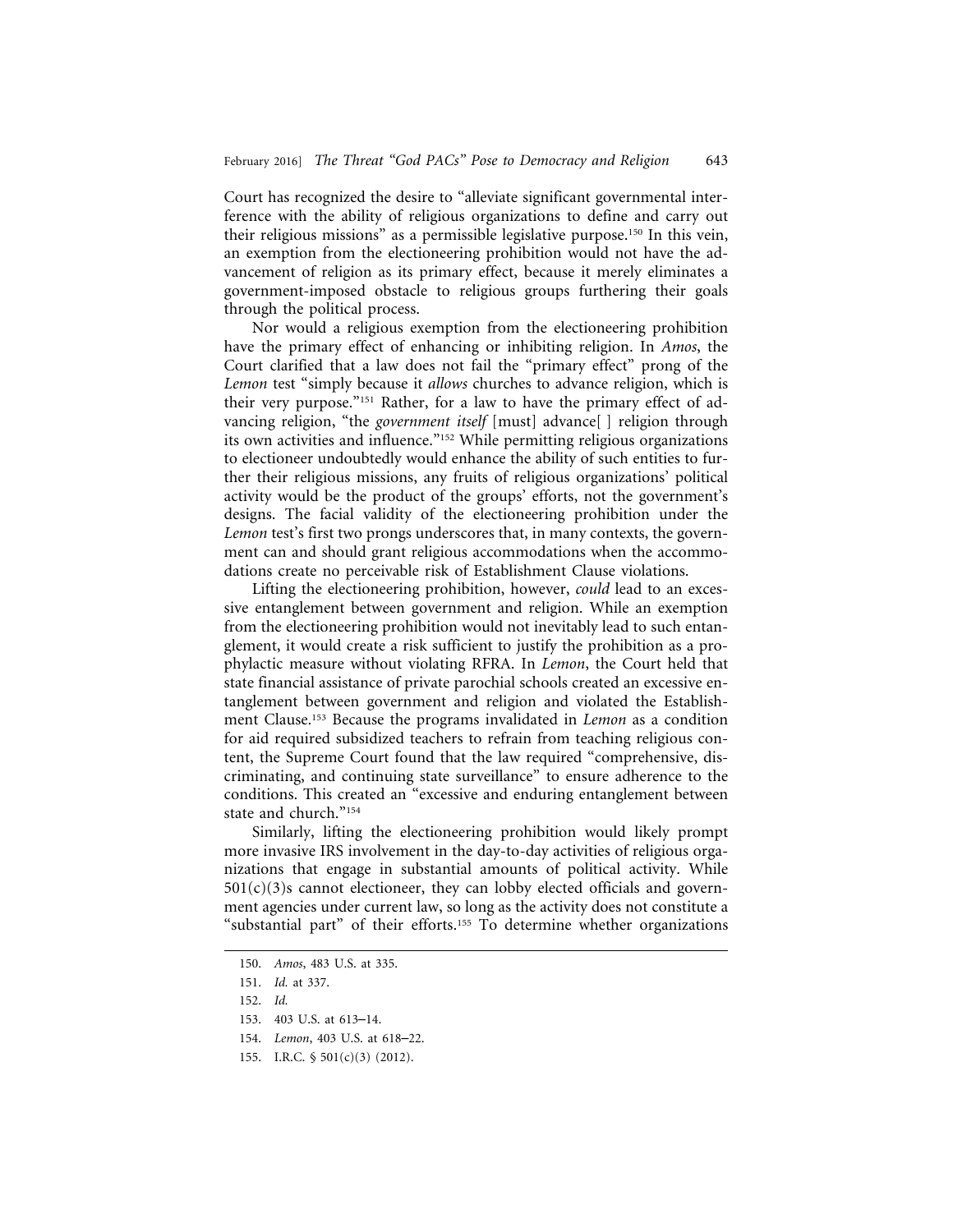have devoted a substantial amount of their activities to lobbying, the IRS engages in a subjective, fact-intensive, case-by-case inquiry that assesses the amount of time devoted to lobbying, the amount of money the organization spends on the activity, the importance of lobbying to the organization's purpose, and the continuity of its lobbying efforts.156 This test ensures that  $501(c)(3)$ s serve the purposes contemplated by the statute<sup>157</sup> and do not function merely as vehicles for untaxed political advocacy.

If  $501(c)(3)$ s could electioneer, the IRS would undoubtedly monitor their activities to ensure that they do not become mere conduits for electoral political activity at the expense of their designed purposes. Under the substantial part test or something akin to it, the IRS would have to separate the activities of religious organizations into the "political" on the one hand, and the "religious" on the other. These determinations would involve invasive inquiries into religious doctrine by a government entity. Moreover, when oversight raises red flags, continued enjoyment of tax benefits would require religious organizations to deviate from the activities they deem conducive to their missions and instead conduct themselves in a fashion that the government considers consonant with its own conception of religious practice.

The controversy surrounding IRS efforts to monitor the activities of politically engaged nonprofits in the aftermath of *Citizens United* provides a clear illustration of the invasive oversight that the electioneering prohibition averts. In an effort beginning in 2010 to identify groups abusing nonprofit status by primarily engaging in partisan political activity, the IRS requested information about the activities of nearly 300 politically active groups. 158 Documents disclosed during a subsequent investigation of the IRS's conduct reveal that the agency requested detailed information about the qualifications of group leaders to educate the public about particular issues and organizational priorities.159 The IRS also requested copies of materials disseminated to the public and used for legislative advocacy purposes.<sup>160</sup> While a Treasury Department investigation of IRS oversight found the effort tainted by potentially partisan criteria for selecting inquiry targets,161 the investigation revealed the degree of intrusion that nonprofits could expect if the IRS policed their activity.

<sup>156.</sup> Lunder, *supra* note 139, at 6–7; *Measuring Lobbying: Substantial Part Test*, IRS, http:// www.irs.gov/Charities-&-Non-Profits/Measuring-Lobbying:-Substantial-Part-Test [http://per ma.cc/APA8-RTKS].

<sup>157.</sup> I.R.C. § 501(c)(3) (2012) ("[501(c)(3)s are] organized and operated exclusively for religious, charitable, scientific, testing for public safety, literary, or educational purposes  $\ldots$ .").

<sup>158.</sup> Juliet Eilperin, *Report Details IRS Scrutiny*, WASH. Post, May 13, 2013, at A1.

<sup>159.</sup> Jonathan Weisman, *I.R.S. Scrutiny Went Beyond the Political*, N.Y. Times, July 5, 2013, at A1.

<sup>160.</sup> *Id.*

<sup>161.</sup> Treasury Inspector Gen. for Tax Admin., Ref. No. 2013-10-053, Inappropriate Criteria Were Used to Identify Tax-Exempt Applications for Review 5–10 (2013), http://www.treasury.gov/tigta/auditreports/2013reports/201310053fr.pdf [http://perma.cc/ 5DDC-KZBS].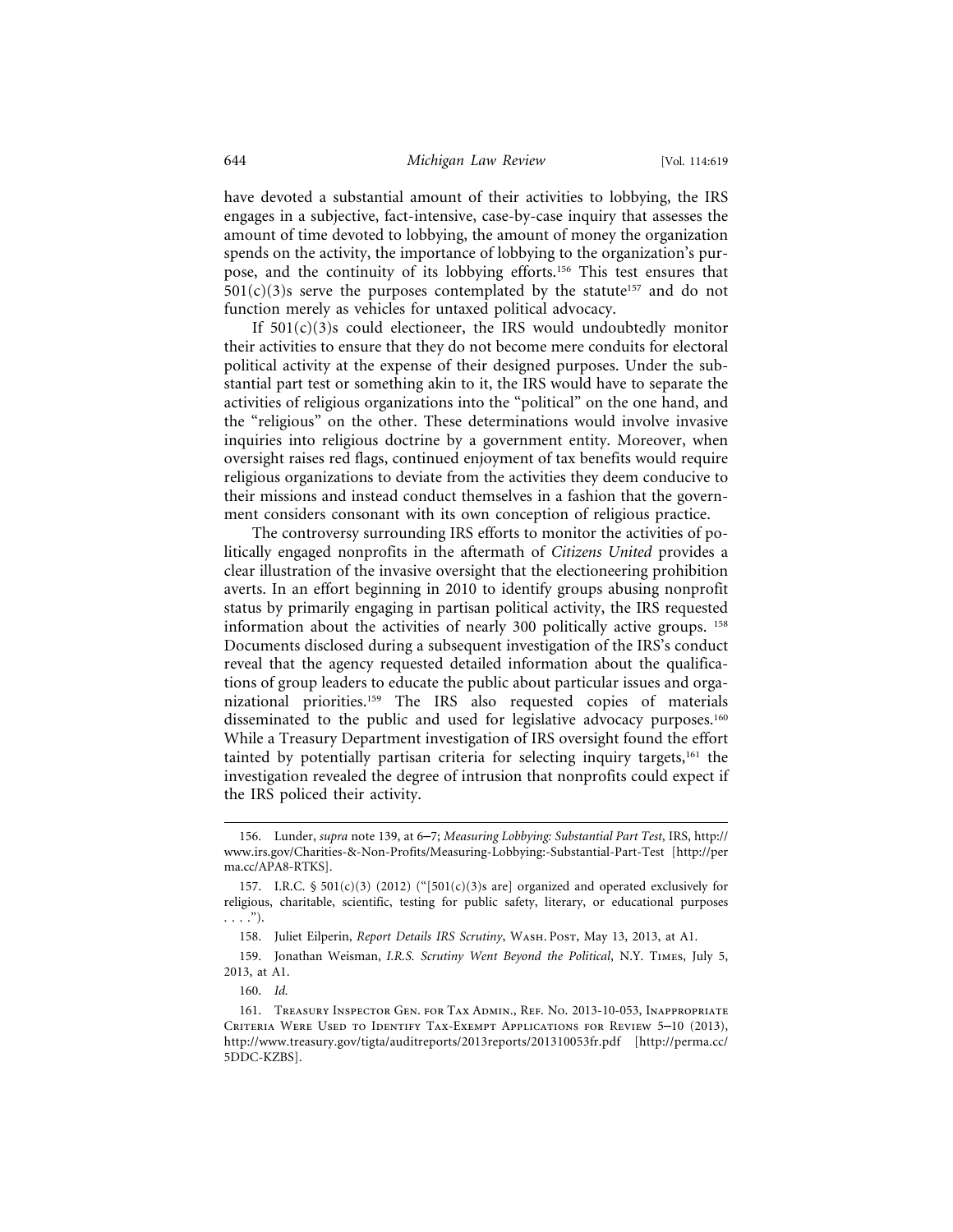If forced to distinguish organizations' religious activities from political activities, the IRS would be compelled to probe into matters of religious doctrine and make judgment calls as to whether activity reflects adherence to religious conviction or a political agenda. Consider how the IRS would evaluate the following hypothetical examples:

Illustration A: In 2005, the Twenty-Fifth General Synod of the United Church of Christ (UCC) passed a resolution opposing cuts to social safetynet programs based on the Bible's teachings about poverty and urged opposition to such budget cuts.162 Based on this resolution, a UCC pastor publishes an article in the church bulletin urging congregants to vote against the local congressman who supported the House leadership's 2015 budget containing deep cuts to social safety-net program funding.<sup>163</sup>

Illustration B: In 2015, the Orthodox Union (OU), the largest umbrella organization for Orthodox Jewish congregations in America,164 adopted a resolution expressing its views on negotiations between the United States and Iran on nuclear proliferation.<sup>165</sup> Citing "grave[] conern[s]" over the threat of a nuclear Iran to Israel, the resolution emphasized its belief that "no deal is better than a bad deal" that would allow Iran to develop nuclear capability.166 Two months before the 2016 election, the Orthodox Union publishes a voter guide rating members of Congress based on their positions on the negotiations.

Would the IRS classify the conduct in each illustration as religious or political? The UCC resolution references scripture, while the OU resolution does not. But Israel undeniably plays a central role in the Jewish faith.167 Would the IRS promulgate a rule requiring religious textual references in organizational advocacy for the agency to deem the conduct religious rather than political? Is the OU resolution better understood as a manifestation of faith or as a political expression of Jewish nationalism?168 Both? Each illustration involves action by religious organizations in furtherance of a resolution

166. *Id.*

<sup>162.</sup> Twenty-Fifth General Synod of the United Church of Christ, To Advance the Cause of the Most Disadvantaged in the Budgetary and Appropriations Process (2005), http://uccfiles.com/synod/resolutions/TO-ADVANCE-THE-CAUSE-OF-THE-MOST-DISADVANTAGED-IN-THE-BUDGETARY-AND-APPROPRIATION-PROCESS.pdf [http:// perma.cc/FFK6-R6SR].

<sup>163.</sup> Jonathan Weisman, *Republicans Propose Budget with Deep Cuts*, N.Y. Times, Mar. 18, 2015, at A16.

<sup>164.</sup> About the OU Advocacy Center, ORTHODOX UNION ADVOCACY CENTER, http://advocacy.ou.org/about/ [http://perma.cc/DVD8-H2Q6].

<sup>165.</sup> *OU Policy Resolution: The Iranian Threat*, ORTHODOX UNION ADVOCACY CENTER (Feb. 6, 2015, 12:19 PM), http://advocacy.ou.org/2015/ou-policy-resolution-iranian-threat/ [http://perma.cc/92RR-N83H].

<sup>167.</sup> *See, e.g.*, *Psalms* 137:5–6 ("If I forget you, O Jerusalem, let my right hand wither; let my tongue stick to my palate if I cease to think of you, If I do not keep Jerusalem in memory even at my happiest hour.").

<sup>168.</sup> See, e.g., Jacob Klatzkin, *Judaism Is Nationalism*, in ARTHUR HERTZBERG, THE ZIONist Idea 316–18 (Atheneum 1970) (1959).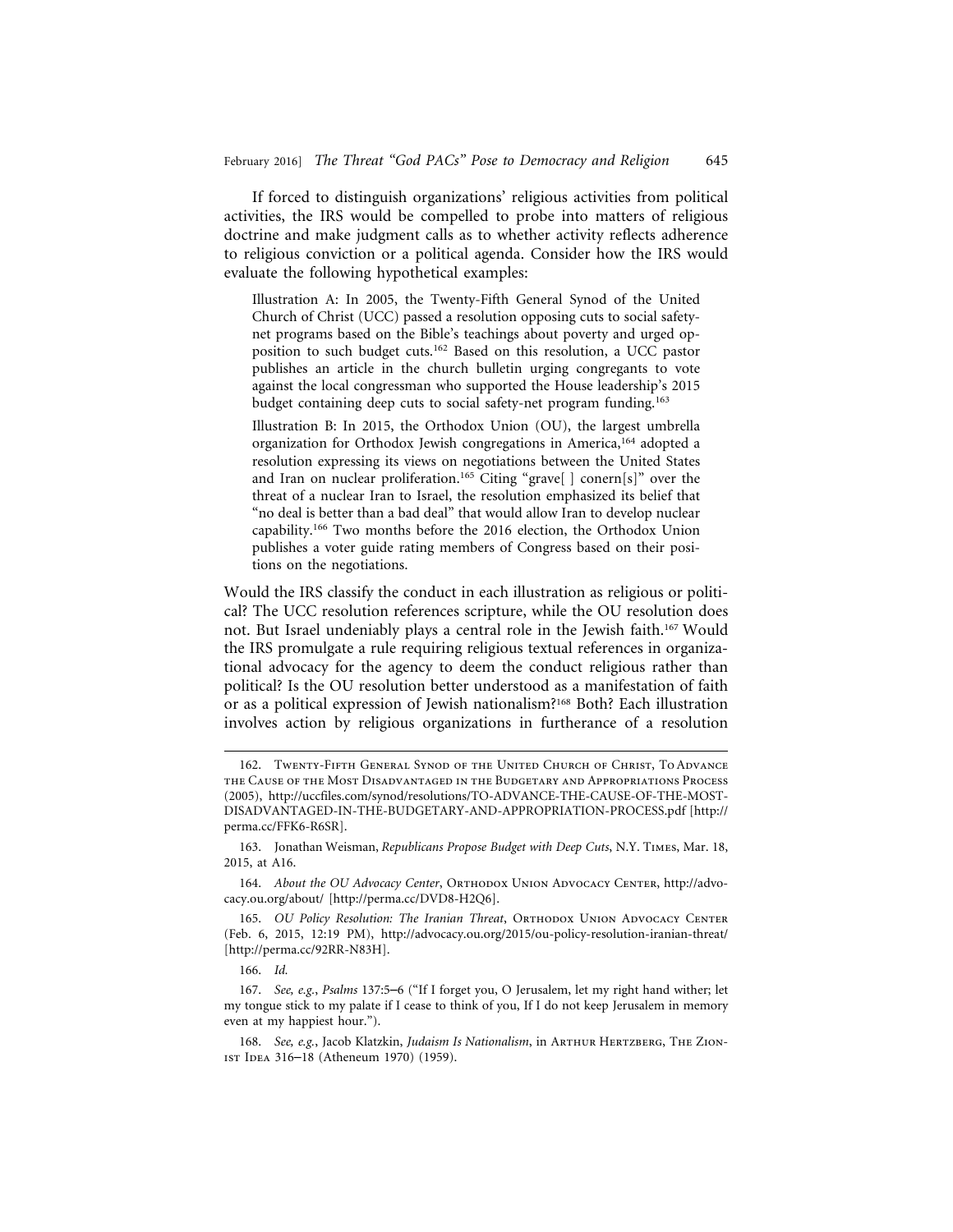passed by a religious movement. Would the IRS classify political activity related to such resolutions as per se religious?

Evaluation of religious groups' activities would also likely replicate prolonged efforts by the Federal Election Commission and courts to define political activity in the campaign finance context. The UCC pastor's letter contained an express appeal to vote against an incumbent, whereas the OU congregation's voter guide contained no such direct appeal. But given the OU's strong stance on the threat of Iran to Israel, congregants would likely interpret the voter guide as urging them to vote for members of Congress with high ratings. Would the IRS classify only direct appeals to vote for or against candidates as political advocacy?169 Or adopting a more deferential position, it might classify all advocacy as religious except the kind "susceptible of no reasonable interpretation other than as an appeal to vote for or against a specific candidate."170 Either rule would constitute a government agency's judgment that certain types of communication are more political than religious in nature, even when a religious organization believes that such activity is central to its faith mission.

In other contexts, religious organizations have recognized the threat that such entanglement poses to their own goals. The Union for Reform Judaism, the largest Jewish denomination in North America 171 and a staunch proponent of separation of church and state,<sup>172</sup> has repeatedly opposed government sources of funding that could benefit its own congregations. <sup>173</sup> It has done so partially as a matter of principle, seeking to legitimize its opposition to legislation that it believes violates the Establishment Clause.174 But it also asserts its self-interest, arguing, "if we are now to be treated the same as [secular organizations], then all the rules, regulations, audits, monitoring,

173. *E.g.*, *Energy Efficiency Bills: Hearing on S. 717, S. 1084, S. 1191, S. 1199, S. 1200, S. 1205, S. 1206, S. 1209, and S. 1213 Before Subcomm. on Energy of the S. Comm. on Energy and Natural Res.*, 113th Cong. 88–89 (2013) (statement of Rabbi David Saperstein, Director and Counsel, Religious Action Center of Reform Judaism); *Constitutional Role of Faith-Based Organizations in Competitions for Federal Social Service Funds: Hearing Before the Subcomm. on the Constitution of the H. Comm. on the Judiciary*, 107th Cong. 27–32 (2001) [hereinafter *Faith-Based Organizations*] (statement of Rabbi David N. Saperstein, Director, Religious Action Center of Reform Judaism); Letter from Robert Heller, Chair, Union for Reform Judaism Bd. of Trustees and Rabbi David Saperstein, Dir., Religious Action Ctr. of Reform Judaism to Rabbis, Presidents, and Temple Admr's (Oct. 20, 2004) [hereinafter Letter from Robert Heller], http://synagoguestrategies.com/wp-content/uploads/2015/03/URJ-2004-DHS-Funding-Security-memo-03072015.pdf [http://perma.cc/9ULY-7L5D].

174. Letter from Robert Heller, *supra* note 173, at 2 ("If we abandon that position and say that such direct support *is* Constitutional, then we are going down the road to parochiaid and government funded religions, which have been a disaster in so many nations.").

<sup>169.</sup> *Cf.* Buckley v. Valeo, 424 U.S. 1, 44 & n.52 (1976).

<sup>170.</sup> FEC v. Wis. Right to Life, Inc., 551 U.S. 449, 470 (2007).

<sup>171.</sup> *History*, Union for Reform Judaism, http://urj.org/about/union/history/ [http://per ma.cc/SSX6-J6S6].

<sup>172. 48</sup>th Gen. Assembly of the Union for Am. Hebrew Congregations, *Separation of Church and State*, Union for Reform Judaism (1965), http://urj.org//about/union/governance/reso//?syspage=article&item\_id=2254 [http://perma.cc/CW6N-JBGF].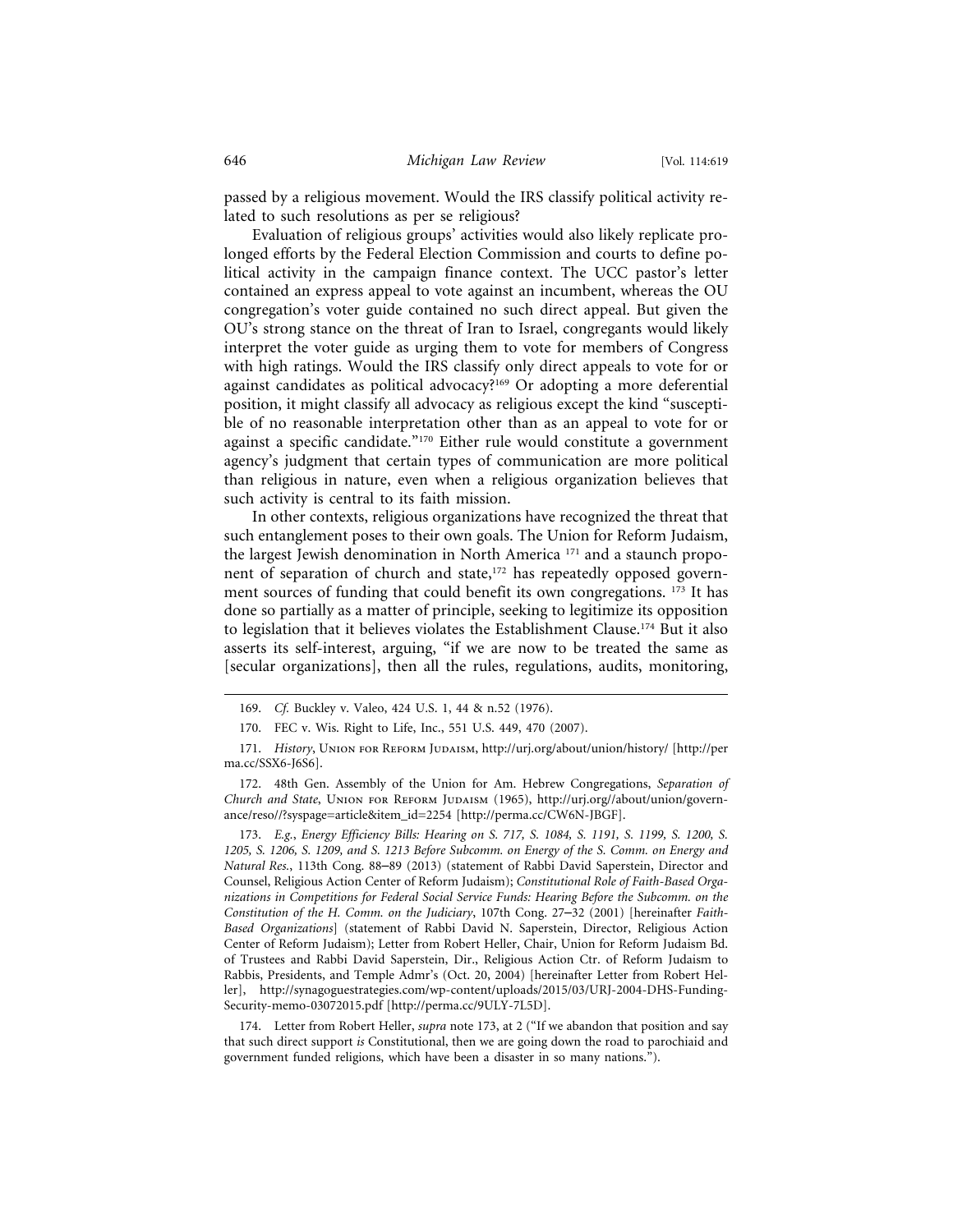entanglement and interference that religion uniquely has been spared will now accompany government money."175 Rabbi David Saperstein, former Director of the Religious Action Center of Reform Judaism, opposed government funding of religious social service programs, saying, "[w]ith government money comes government rules, regulation, audits, monitoring, interference and control."176

These observations do not necessarily demonstrate that permitting religious organizations to electioneer would invariably lead to entanglement whenever such entities decided to participate in the electoral process. Unlike the subsidies struck down in *Lemon v. Kurtzman* that conditioned aid on restrictions that required government monitoring,<sup>177</sup> increased government involvement in religious groups' affairs is not an indispensible feature of lifting the electioneering prohibition. When evaluating religious entities' electioneering activity, the amount of IRS scrutiny would likely depend on the amount of political work done by the organizations and the degree to which such work appears to predominate as the organization's purpose. Absent the electioneering prohibition, the government could wait for as-applied challenges to emerge to sort out when unrestricted political activity by religious groups leads to excessive entanglement. But since a clear potential for such outcomes seems likely, RFRA's compelling interest prong leaves latitude for the government to act prophylactically to prevent such situations before they arise.

The electioneering prohibition is narrowly tailored to the compelling interest in preventing entanglement between government and religion. There is simply no noninvasive means for the government to permit religious organizations to electioneer while also ensuring that political activity does not overtake the religious activity that the government wished to incentivize by granting tax-exempt status.

## **CONCLUSION**

Despite prior affirmation of the legality of the  $501(c)(3)$  electioneering prohibition by courts of appeals, recent Supreme Court decisions raise new threats to the provision. *Burwell v. Hobby Lobby Stores, Inc.* articulates a significantly more deferential interpretation of RFRA's "substantial burden" prong, prohibiting courts from inquiring into the degree of attenuation between a government policy and religious belief. This interpretation of RFRA would make it very difficult for the government to deny a religious organization's request for an exemption from the electioneering prohibition on the grounds that it does not substantially burden the free exercise of religion.

<sup>175.</sup> *Id.*

<sup>176.</sup> *Faith-Based Organizations*, *supra* note 173, at 28.

<sup>177. 403</sup> U.S. 602, 619–21 (1971).